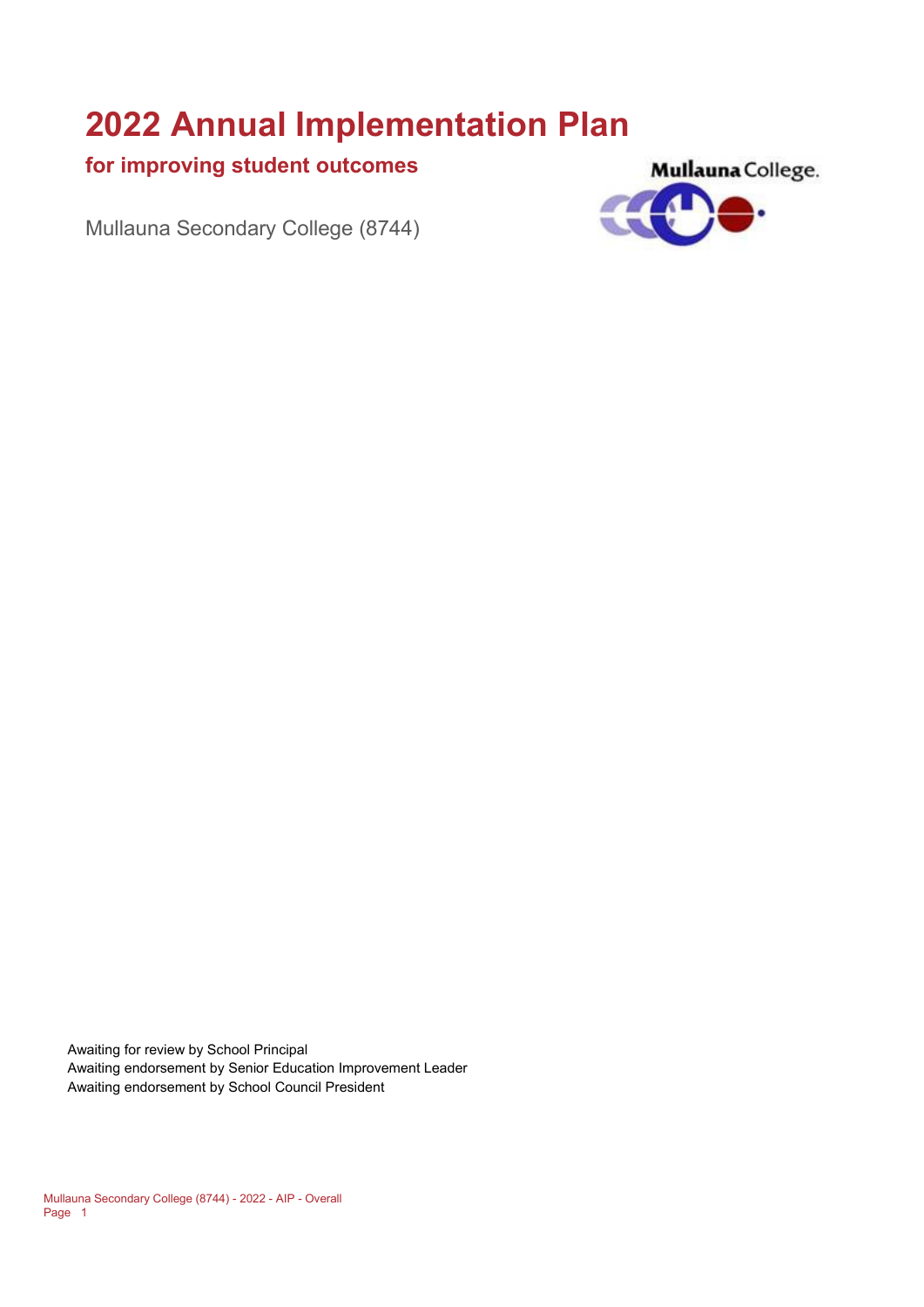# **Self-evaluation Summary - 2022**

|                                           | <b>FISO 2.0 Dimensions</b>                                                                                                                                                                                                       | <b>Self-evaluation Level</b> |  |
|-------------------------------------------|----------------------------------------------------------------------------------------------------------------------------------------------------------------------------------------------------------------------------------|------------------------------|--|
| <b>Teaching</b><br>and<br><b>Learning</b> | Documented teaching and learning program based on the Victorian<br>Curriculum and senior secondary pathways, incorporating extra-<br>curricula programs                                                                          |                              |  |
|                                           | Use of common and subject-specific high impact teaching and<br>learning strategies as part of a shared and responsive teaching and<br>learning model implemented through positive and supportive student-<br>staff relationships | Embedding                    |  |

| <b>Assessment</b> | Systematic use of assessment strategies and measurement practices<br>to obtain and provide feedback on student learning growth, attainment<br>and wellbeing capabilities | Embedding |
|-------------------|--------------------------------------------------------------------------------------------------------------------------------------------------------------------------|-----------|
|                   | Systematic use of data and evidence to drive the prioritisation,<br>development, and implementation of actions in schools and<br>classrooms.                             |           |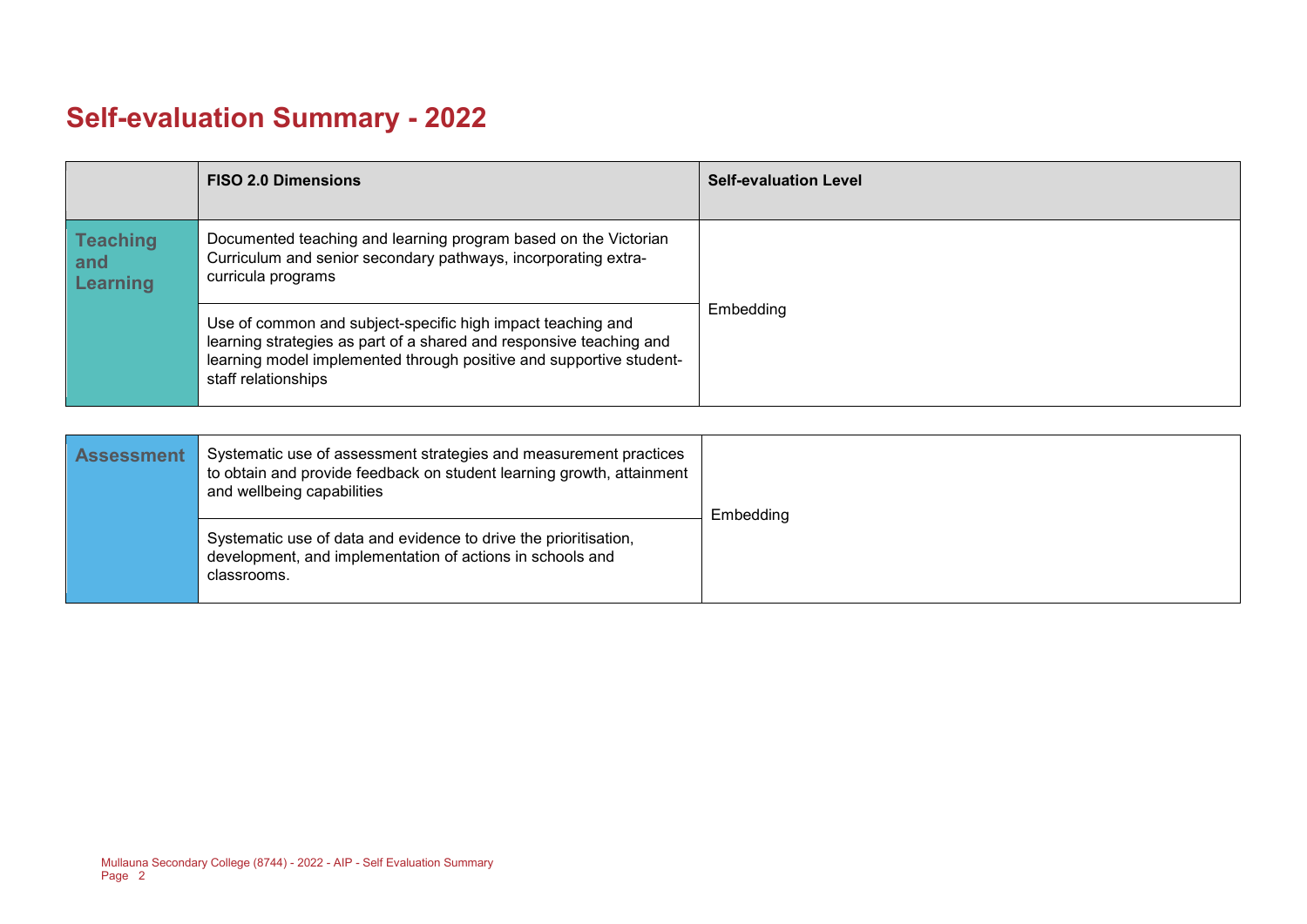| Leadership | The strategic direction and deployment of resources to create and<br>reflect shared goals and values; high expectations; and a positive,<br>safe and orderly learning environment | Embedding |
|------------|-----------------------------------------------------------------------------------------------------------------------------------------------------------------------------------|-----------|
|            | Shared development of a culture of respect and collaboration with<br>positive and supportive relationships between students and staff at the<br>core                              |           |

| <b>Engagement</b> | Activation of student voice and agency, including in leadership and<br>learning, to strengthen students' participation and engagement in<br>school                                    | Embedding |
|-------------------|---------------------------------------------------------------------------------------------------------------------------------------------------------------------------------------|-----------|
|                   | Strong relationships and active partnerships between schools and<br>families/carers, communities, and organisations to strengthen<br>students' participation and engagement in school |           |

| <b>Support</b> | Responsive, tiered and contextualised approaches and strong<br>relationships to support student learning, wellbeing and inclusion                                         |           |
|----------------|---------------------------------------------------------------------------------------------------------------------------------------------------------------------------|-----------|
|                | Effective use of resources and active partnerships with families/carers,<br>specialist providers and community organisations to provide<br>responsive support to students | Embedding |

| <b>Enter your reflective comments</b> | Given the events of the last year we are pleased with the progress we have made and via the review of the 2021 AIP have<br>acknowledged areas of further work required which will inform our focus for our 2022 AIP. |  |
|---------------------------------------|----------------------------------------------------------------------------------------------------------------------------------------------------------------------------------------------------------------------|--|
| <b>Considerations for 2022</b>        | Continue to offer all levels of support in place and review what else is possible.<br>Ensure the students have the opportunity to experience the many extra curricular events that were cancelled due to remote      |  |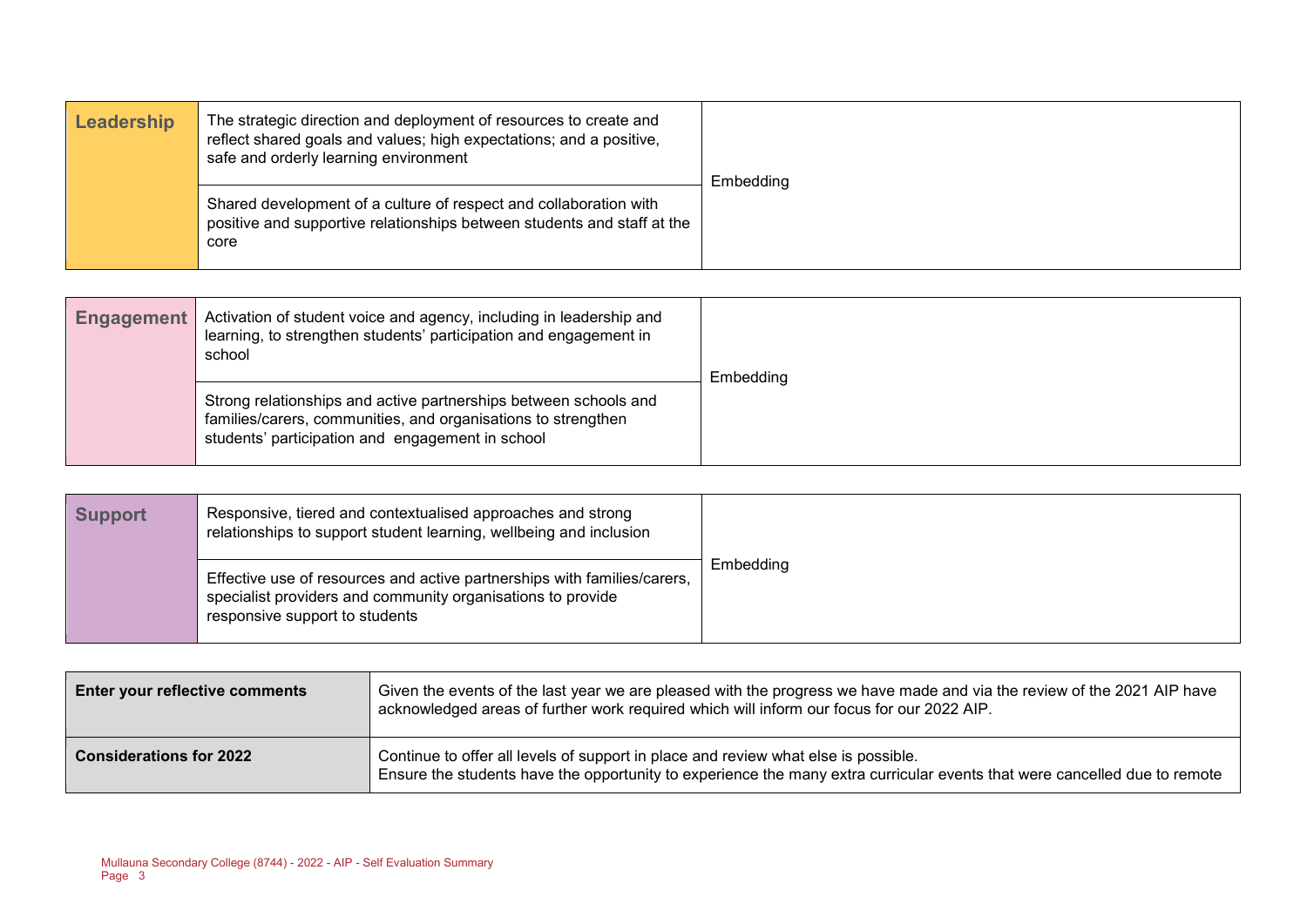|                                  | learning (camps, excursions, incursions)<br>Use the notes collated in the 2021 AIP review to inform the plans for 2022 AIP |
|----------------------------------|----------------------------------------------------------------------------------------------------------------------------|
| Documents that support this plan |                                                                                                                            |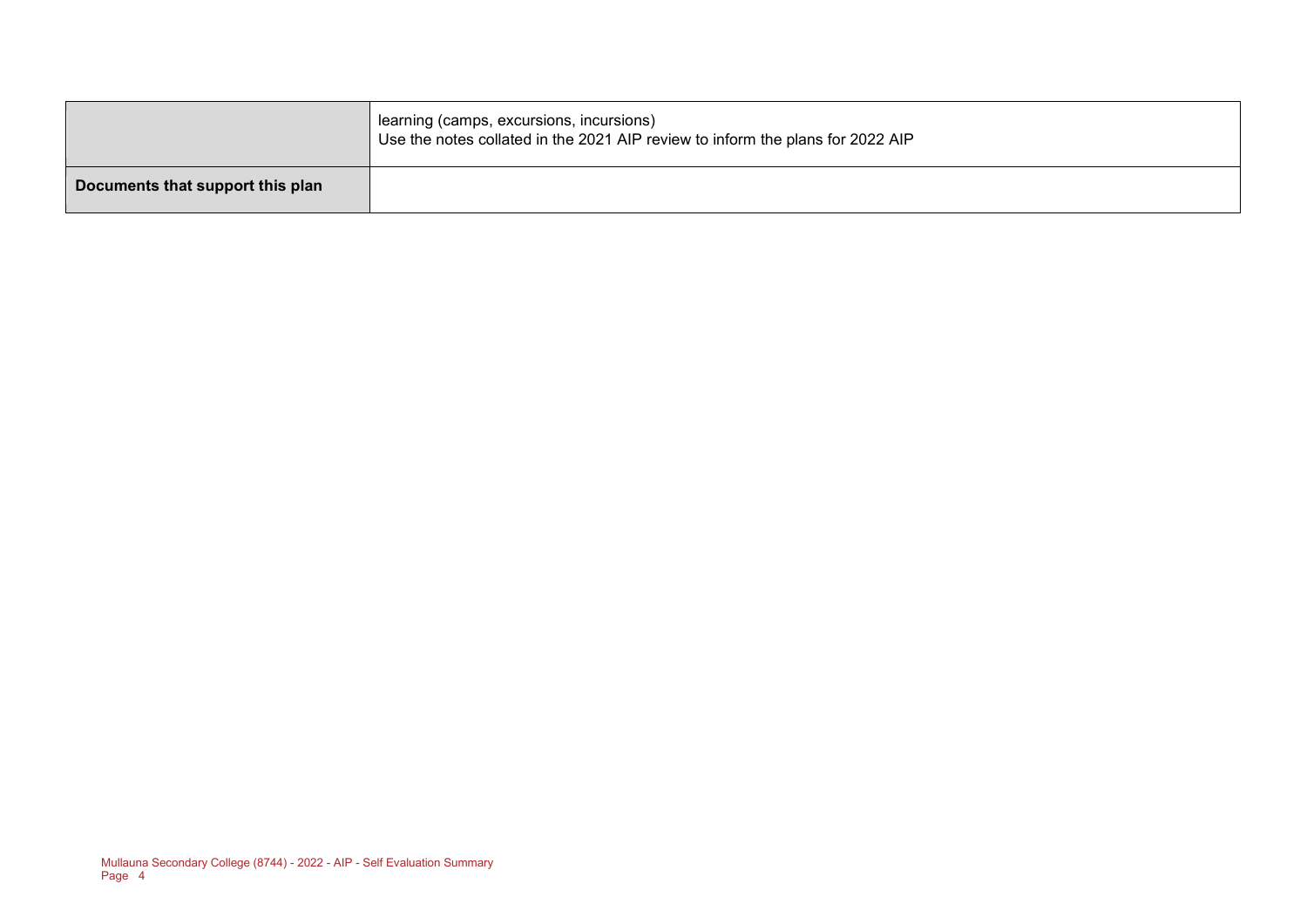## **SSP Goals Targets and KIS**

| Goal 1                                                  | <b>2022 Priorities Goal</b><br><br>Some of our students have thrived in the remote learning environment, others have maintained their learning progress,<br>and some need extra learning and wellbeing support despite the best efforts of their teachers and families. In 2022 we will<br>continue to focus on student learning - with an increased focus on numeracy - and student wellbeing through the 2022<br>Priorities Goal, a learning Key Improvement Strategy and a wellbeing Key Improvement Strategy. We will teach and<br>support each student at their point of need and in line with FISO. |                                  |                                  |                                   |                                   |                                                                                                                       |
|---------------------------------------------------------|-----------------------------------------------------------------------------------------------------------------------------------------------------------------------------------------------------------------------------------------------------------------------------------------------------------------------------------------------------------------------------------------------------------------------------------------------------------------------------------------------------------------------------------------------------------------------------------------------------------|----------------------------------|----------------------------------|-----------------------------------|-----------------------------------|-----------------------------------------------------------------------------------------------------------------------|
| Target 1.1                                              | Support for the 2022 Priorities                                                                                                                                                                                                                                                                                                                                                                                                                                                                                                                                                                           |                                  |                                  |                                   |                                   |                                                                                                                       |
| Key Improvement Strategy 1.a<br>Priority 2022 Dimension | especially in numeracy                                                                                                                                                                                                                                                                                                                                                                                                                                                                                                                                                                                    |                                  |                                  |                                   |                                   | Learning - Support both those who need extra support and those who have thrived to continue to extend their learning, |
| Key Improvement Strategy 1.b<br>Priority 2022 Dimension | Wellbeing - Effectively mobilise available resources to support students' wellbeing and mental health, especially the most<br>vulnerable                                                                                                                                                                                                                                                                                                                                                                                                                                                                  |                                  |                                  |                                   |                                   |                                                                                                                       |
| Goal 2                                                  | Optimise student learning outcomes for all students in all classes every day.                                                                                                                                                                                                                                                                                                                                                                                                                                                                                                                             |                                  |                                  |                                   |                                   |                                                                                                                       |
| Target 2.1                                              | By 2022, the percentage of students in the top two bands of NAPLAN will be at or above;                                                                                                                                                                                                                                                                                                                                                                                                                                                                                                                   |                                  |                                  |                                   |                                   |                                                                                                                       |
|                                                         | <b>NAPLAN</b>                                                                                                                                                                                                                                                                                                                                                                                                                                                                                                                                                                                             | 2018                             | 2022                             | 2018                              | 2022                              |                                                                                                                       |
|                                                         | Percentage                                                                                                                                                                                                                                                                                                                                                                                                                                                                                                                                                                                                | <b>Benchmark</b>                 | <b>Target</b>                    | <b>Benchmark</b>                  | <b>Target</b>                     |                                                                                                                       |
|                                                         | <b>Top Two Bands</b>                                                                                                                                                                                                                                                                                                                                                                                                                                                                                                                                                                                      | Year 7<br><b>Bands 8 &amp; 9</b> | Year 7<br><b>Bands 8 &amp; 9</b> | Year 9<br><b>Bands 9 &amp; 10</b> | Year 9<br><b>Bands 9 &amp; 10</b> |                                                                                                                       |
|                                                         | Reading                                                                                                                                                                                                                                                                                                                                                                                                                                                                                                                                                                                                   | 53.4                             | 58.0                             | 25.8                              | 28.0                              |                                                                                                                       |
|                                                         | <b>Writing</b>                                                                                                                                                                                                                                                                                                                                                                                                                                                                                                                                                                                            | 20.3                             | 25.0                             | 3.0                               | 20.0                              |                                                                                                                       |
|                                                         | <b>Spelling</b>                                                                                                                                                                                                                                                                                                                                                                                                                                                                                                                                                                                           | 29.7                             | 30.0                             | 16.7                              | 20.0                              |                                                                                                                       |
|                                                         | Grammar &<br><b>Punctuation</b>                                                                                                                                                                                                                                                                                                                                                                                                                                                                                                                                                                           | 36.0                             | 40.0                             | 33.3                              | 35.0                              |                                                                                                                       |
|                                                         | 35.4<br>38.0<br>30.2<br>35.0<br>Numeracy                                                                                                                                                                                                                                                                                                                                                                                                                                                                                                                                                                  |                                  |                                  |                                   |                                   |                                                                                                                       |
| <b>Target 2.2</b>                                       | By 2022, the percentage of students in the bottom bands of NAPLAN will be at or below;                                                                                                                                                                                                                                                                                                                                                                                                                                                                                                                    |                                  |                                  |                                   |                                   |                                                                                                                       |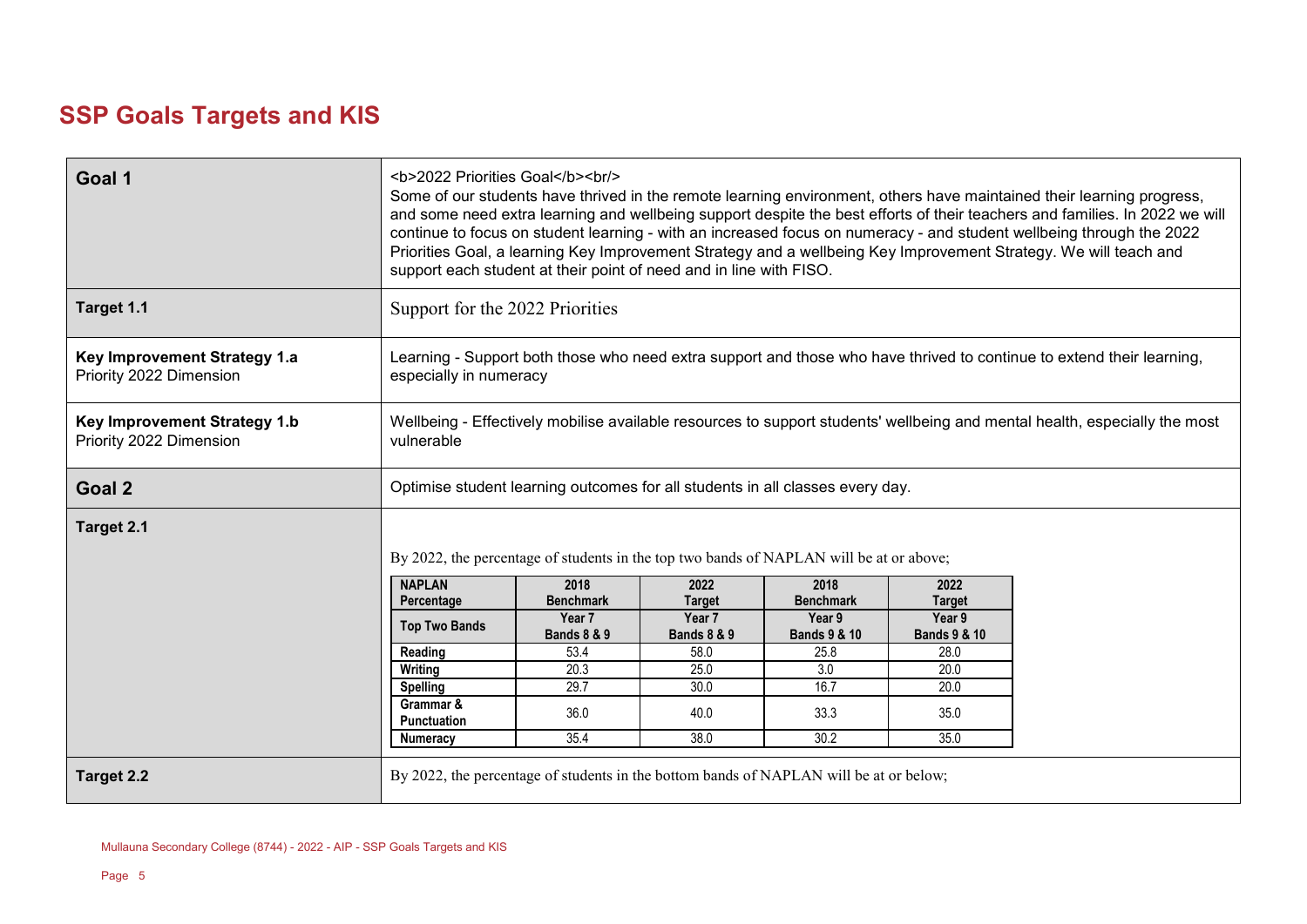| <b>NAPLAN</b><br>Percentage     | 2018<br><b>Benchmark</b> | 2022<br><b>Target</b> | 2018<br><b>Benchmark</b> | 2022<br><b>Target</b> |
|---------------------------------|--------------------------|-----------------------|--------------------------|-----------------------|
| <b>Bottom Band</b>              | Year 7<br>Band 5         | Year 9<br>Band 6      | Year 7<br>Band 5         | Year 9<br>Band 6      |
| Reading                         |                          |                       | 6.1                      | 5.0                   |
| Writing                         | 3.1                      |                       | 19.7                     | 10.0                  |
| <b>Spelling</b>                 | 7.8                      | 5.0                   | 15.2                     | 10.0                  |
| Grammar &<br><b>Punctuation</b> | 3.1                      |                       | 7.6                      | 5.0                   |
| <b>Numeracy</b>                 |                          |                       | 4.8                      | 2.0                   |

**Target 2.3** NAPLAN Relative growth targets

Percentage of students with high or medium relative learning gain (years 7 to 9)

| <b>NAPLAN</b><br>Reading |     | Writing | <b>Numeracy</b> |  |
|--------------------------|-----|---------|-----------------|--|
| 2017<br><b>Benchmark</b> | 76% | 75%     | 91%             |  |
| 2022 Target              | 82% | 82%     | 95%             |  |

**Target 2.4** VCE Target – GAT adjusted learning gain (based on VASS data) for all year Unit 3 and 4 VCE subjects.

| Learning gain<br>(VASS Report 10) | 2018 Benchmark | 2022 Target |  |
|-----------------------------------|----------------|-------------|--|
| Greater than 0                    | RD.            | .50%        |  |
| Greater than -2                   |                | 80%         |  |
|                                   |                |             |  |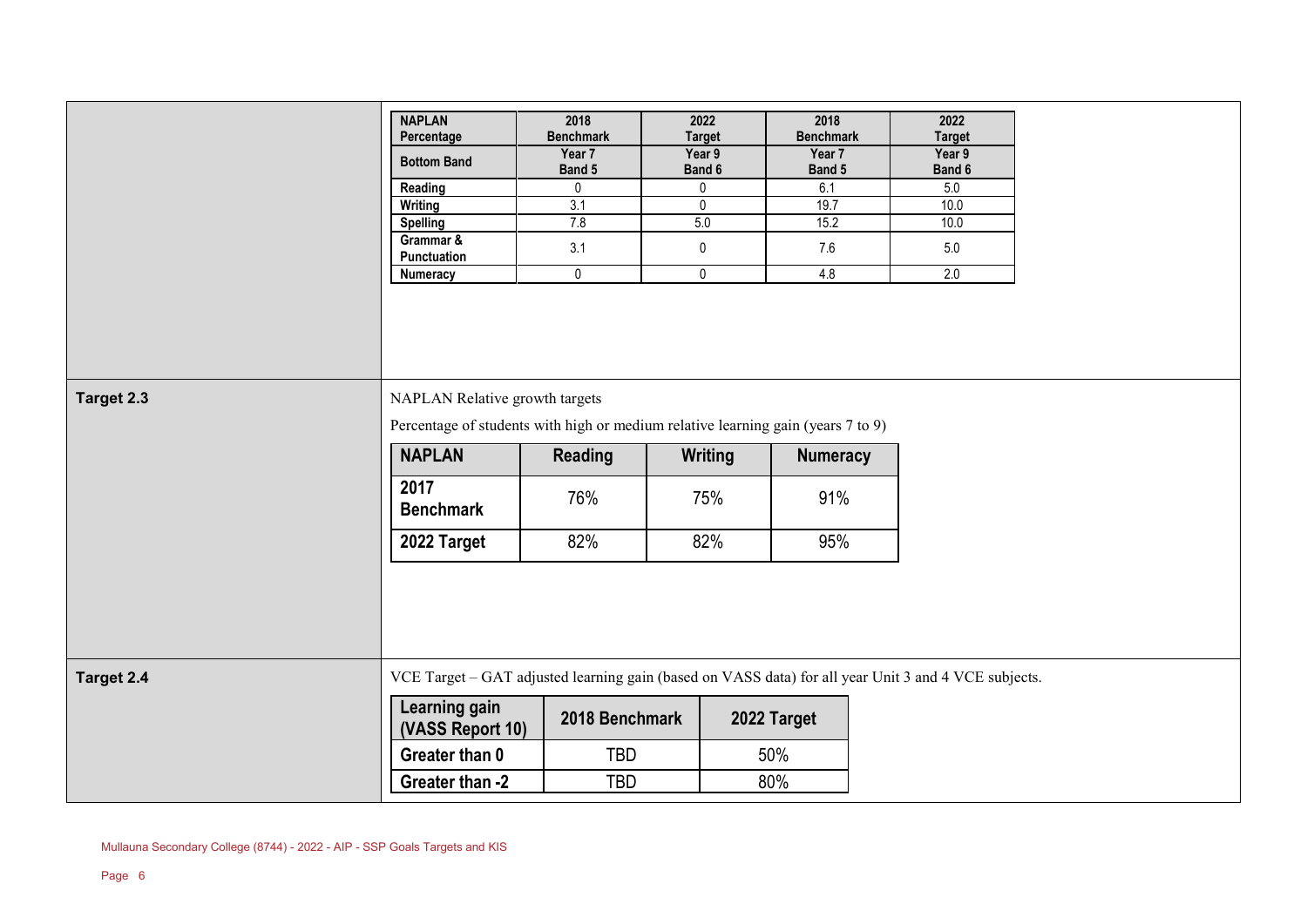| <b>Key Improvement Strategy 2.a</b><br>Curriculum planning and assessment  | Leverage the Professional Learning Communities to further build teacher capacity and leadership to track and monitor<br>student progress to inform future learning. (CPA) |                          |             |                                                                                                                               |
|----------------------------------------------------------------------------|---------------------------------------------------------------------------------------------------------------------------------------------------------------------------|--------------------------|-------------|-------------------------------------------------------------------------------------------------------------------------------|
| <b>Key Improvement Strategy 2.b</b><br>Curriculum planning and assessment  | Embed consistent best practice using an instructional model including evidence based high impact teaching strategies.<br>(CPA)                                            |                          |             |                                                                                                                               |
| <b>Key Improvement Strategy 2.c</b><br><b>Building practice excellence</b> | Develop and implement a whole school approach to explicit teaching of writing and vocabulary (BPE)                                                                        |                          |             |                                                                                                                               |
| <b>Key Improvement Strategy 2.d</b><br><b>Building practice excellence</b> | this has been removed                                                                                                                                                     |                          |             |                                                                                                                               |
| Goal 3                                                                     | Optimise staff capacity to embed the use of data and evidence based best practice to maximise learning growth for all<br>students.                                        |                          |             |                                                                                                                               |
| Target 3.1                                                                 | improvement.                                                                                                                                                              |                          |             | By 2022, the positive percentage endorsement rate on the Student Attitudes to School (AToS) survey will demonstrate continued |
|                                                                            | <b>AToS Factor</b>                                                                                                                                                        | 2017<br><b>Benchmark</b> | 2022 Target |                                                                                                                               |
|                                                                            | Differentiated<br>learning<br>challenge                                                                                                                                   | 56%                      | 60%         |                                                                                                                               |
|                                                                            | Stimulating<br>learning                                                                                                                                                   | 57%                      | 60%         |                                                                                                                               |

÷

-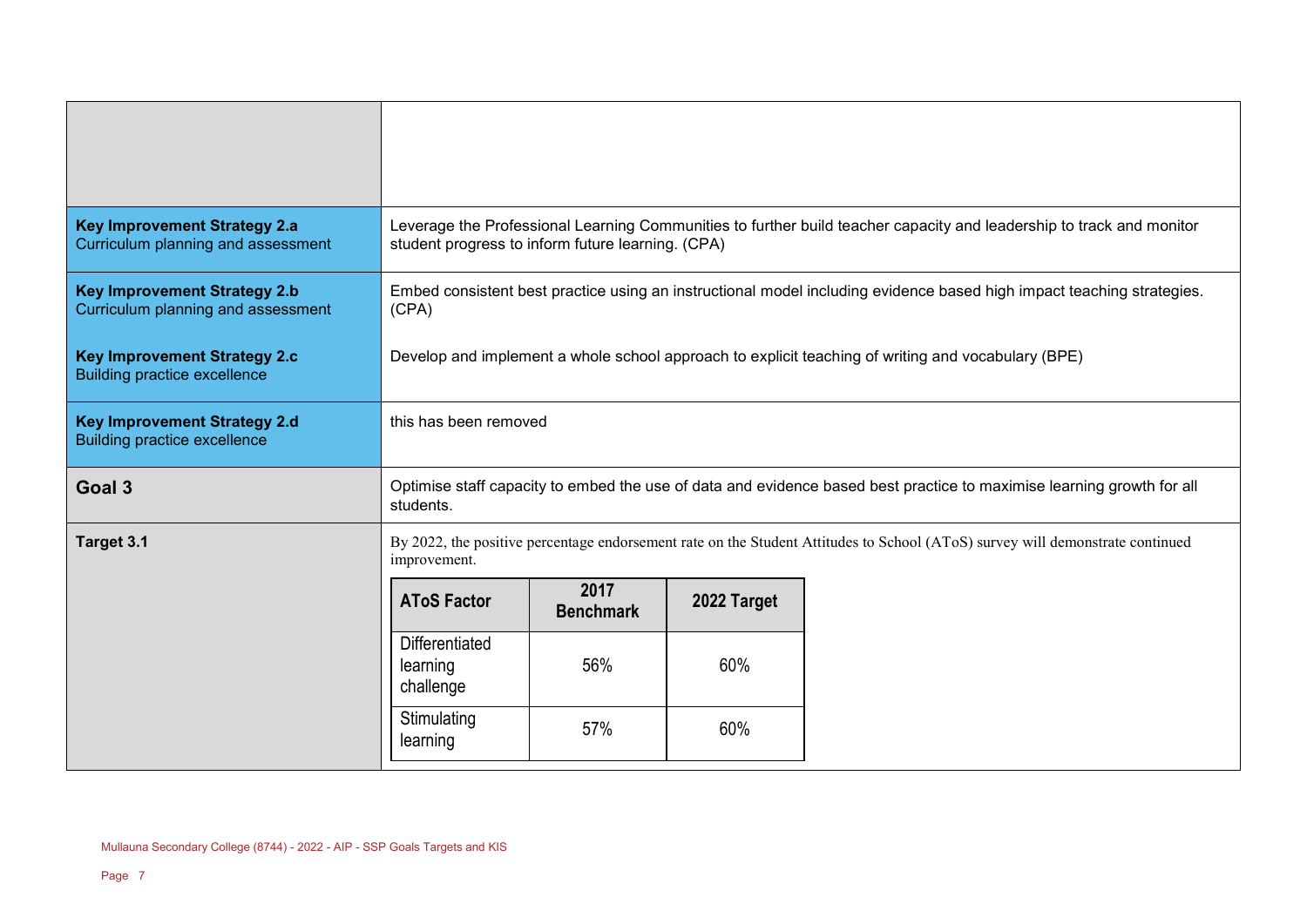|            | Effective<br>teaching time                                                      | 64%                      | 65%         |                                                                                                             |  |  |
|------------|---------------------------------------------------------------------------------|--------------------------|-------------|-------------------------------------------------------------------------------------------------------------|--|--|
|            |                                                                                 |                          |             |                                                                                                             |  |  |
| Target 3.2 |                                                                                 |                          |             | By 2022, Staff Opinion Survey (SOS) positive responses percentages will demonstrate continuous improvement. |  |  |
|            | <b>SOS Factor</b>                                                               | 2017<br><b>Benchmark</b> | 2022 Target |                                                                                                             |  |  |
|            | Academic<br>emphasis                                                            | 63.5%                    | 65%         |                                                                                                             |  |  |
|            | Collective<br>efficacy                                                          | 72.6%                    | 75%         |                                                                                                             |  |  |
|            | Collective<br>responsibility                                                    | 76.8%                    | 80%         |                                                                                                             |  |  |
|            | Teacher<br>collaboration                                                        | 62.9%                    | 70%         |                                                                                                             |  |  |
|            |                                                                                 |                          |             |                                                                                                             |  |  |
|            |                                                                                 |                          |             |                                                                                                             |  |  |
| Target 3.3 | By 2022 the percentile measures within the Parent Opinion Survey (POS) will be; |                          |             |                                                                                                             |  |  |
|            | <b>POS Factor</b>                                                               | 2017 Benchmark           | 2022 Target |                                                                                                             |  |  |
|            | Stimulating<br>learning                                                         | 67.0%                    | 70%         |                                                                                                             |  |  |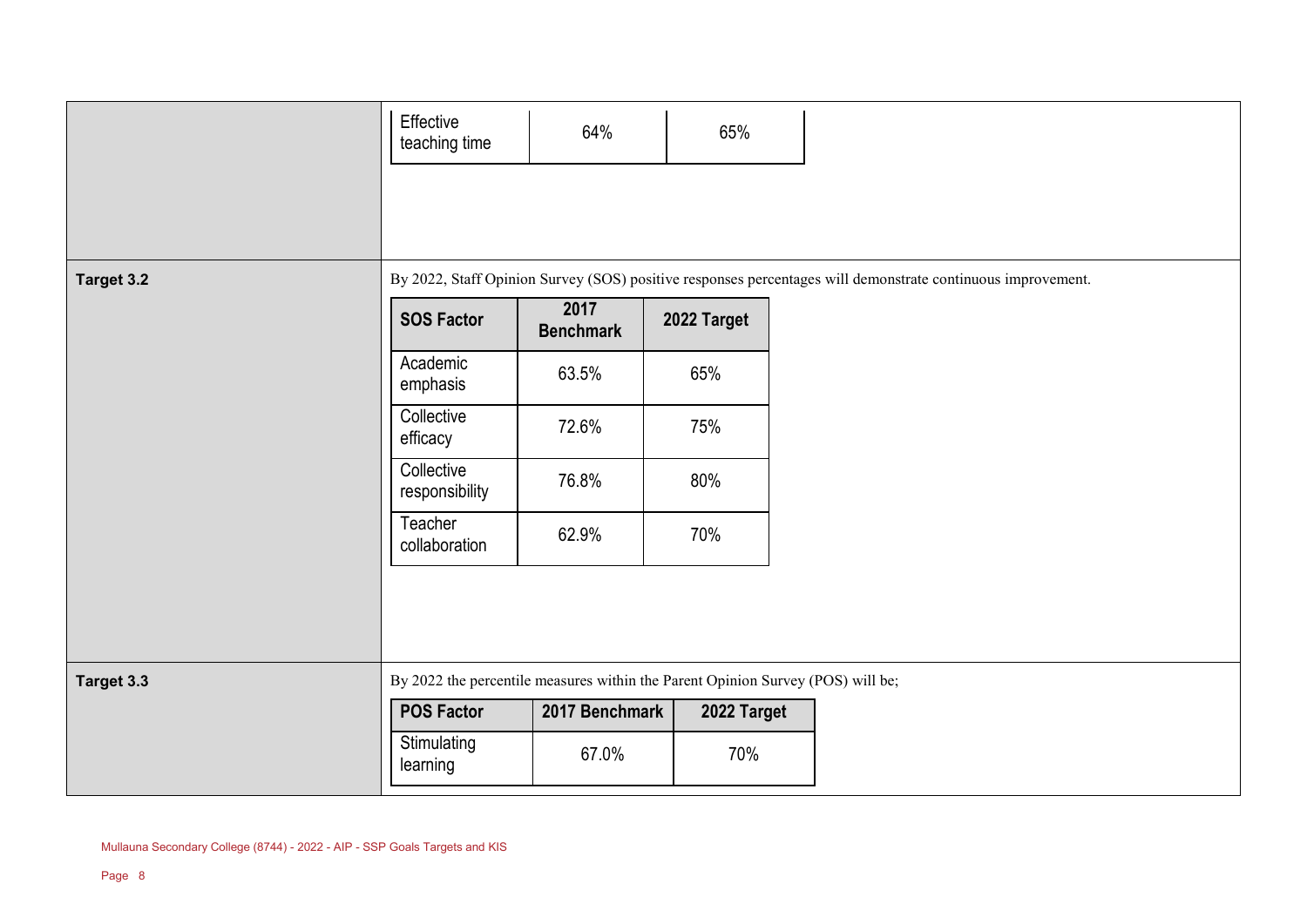|                                                                            | Learning focus                                                  | 80.0%                    | 80%         |                                                                                                                                                                                                                 |
|----------------------------------------------------------------------------|-----------------------------------------------------------------|--------------------------|-------------|-----------------------------------------------------------------------------------------------------------------------------------------------------------------------------------------------------------------|
|                                                                            | Reporting                                                       | 73.0%                    | 75%         |                                                                                                                                                                                                                 |
|                                                                            |                                                                 |                          |             |                                                                                                                                                                                                                 |
|                                                                            |                                                                 |                          |             |                                                                                                                                                                                                                 |
| <b>Key Improvement Strategy 3.a</b><br>Curriculum planning and assessment  | feedback to data about students' actions and performance. (CPA) |                          |             | Using the Curiosity and Powerful Learning model, leverage the PLC approach to build teachers' capacity to connect                                                                                               |
| <b>Key Improvement Strategy 3.b</b><br><b>Building practice excellence</b> | improvement goals and their annual PDP. (BPE)                   |                          |             | Teachers identify and target areas for professional learning which links student achievement data to their own practice                                                                                         |
| <b>Key Improvement Strategy 3.c</b><br><b>Building practice excellence</b> |                                                                 |                          |             | Teachers challenge and support each other to continuously improve their pedagogy by collaborating with colleagues and<br>regularly undertaking peer observations to provide feedback on teacher practice. (BPE) |
| Goal 4                                                                     |                                                                 |                          |             | Develop student voice and agency to enhance intellectual engagement, high expectations and inclusion.                                                                                                           |
| Target 4.1                                                                 | improvement.                                                    |                          |             | By 2022, the positive percentage endorsement rate on the Student Attitudes to School (AToS) survey will demonstrate continue                                                                                    |
|                                                                            | <b>AToS Factor</b>                                              | 2017<br><b>Benchmark</b> | 2022 Target |                                                                                                                                                                                                                 |
|                                                                            | Student Voice &<br>Agency                                       | 40%                      | 55%         |                                                                                                                                                                                                                 |
|                                                                            | Self-regulation<br>and goal setting                             | 67%                      | 80%         |                                                                                                                                                                                                                 |
|                                                                            |                                                                 |                          |             |                                                                                                                                                                                                                 |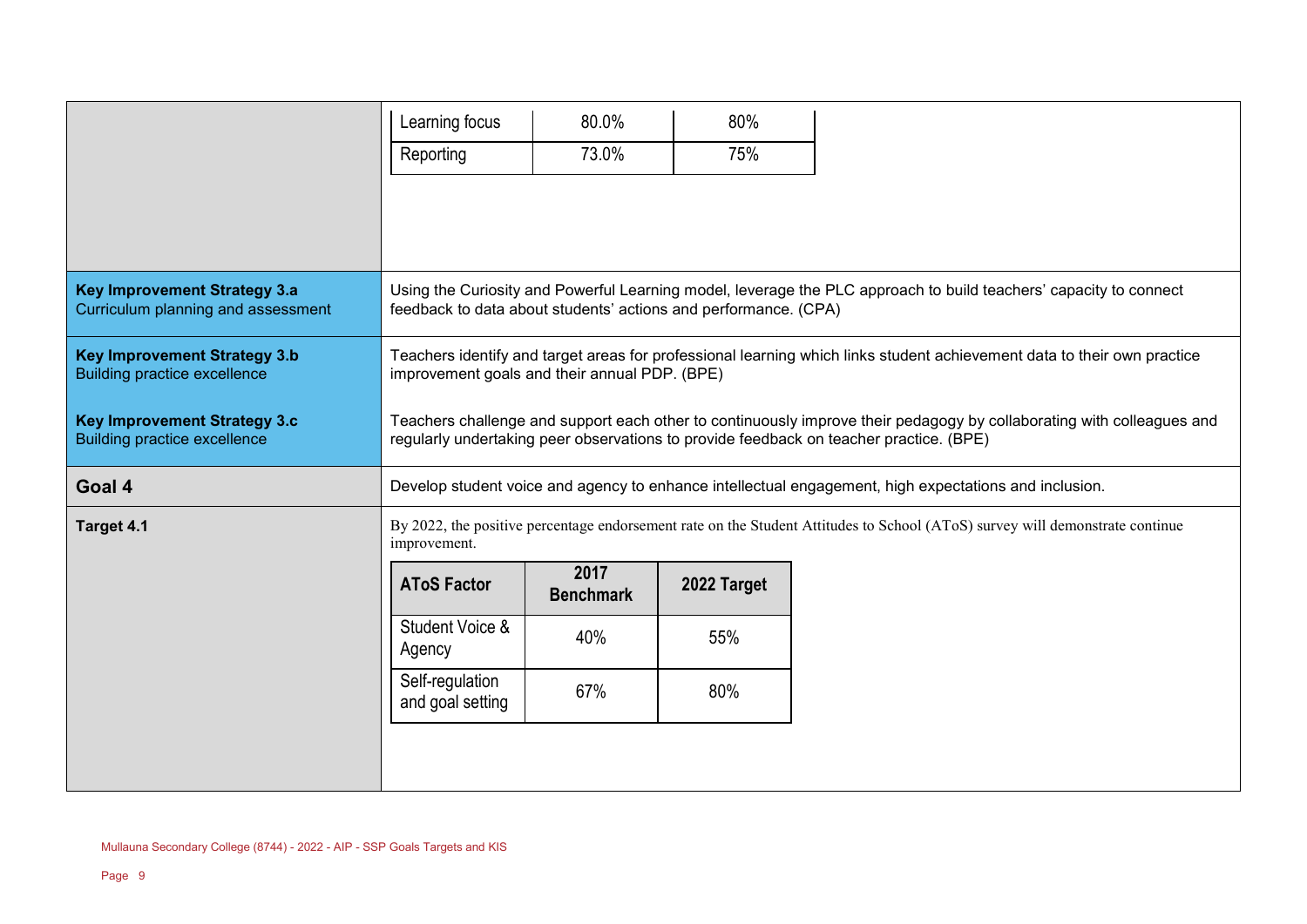| Target 4.2                                                                             | By 2022, Staff Opinion Survey (SOS) positive responses percentages will demonstrate continuous improvement.                                                |
|----------------------------------------------------------------------------------------|------------------------------------------------------------------------------------------------------------------------------------------------------------|
|                                                                                        | • Trust in student and parents - from 42% in 2017 to 60% in 2022                                                                                           |
|                                                                                        |                                                                                                                                                            |
| Target 4.3                                                                             | 3.3 By 2022 the whole school unapproved absence rate will decrease to 5 from 6.9 (2017).                                                                   |
| <b>Key Improvement Strategy 4.a</b><br>Intellectual engagement and self-<br>awareness  | Using the Curiosity and Powerful Learning instructional model, develop teachers capacity to understand and cultivate<br>positive, authentic relationships. |
| <b>Key Improvement Strategy 4.b</b><br><b>Health and wellbeing</b>                     | Develop and implement an agreed whole school well-being framework for staff and students.                                                                  |
| <b>Key Improvement Strategy 4.c</b><br>Setting expectations and promoting<br>inclusion | Provide students with opportunities to collaborate and make decisions with staff around what and how they learn, and how<br>their learning is assessed.    |
| <b>Key Improvement Strategy 4.d</b><br>Setting expectations and promoting<br>inclusion | Develop a whole school understanding of student voice and agency. (SEPI)                                                                                   |
| <b>Key Improvement Strategy 4.e</b><br>Setting expectations and promoting<br>inclusion | Co-design opportunities for students to exercise authentic agency in their own learning. (SEPI)                                                            |

٦Ī,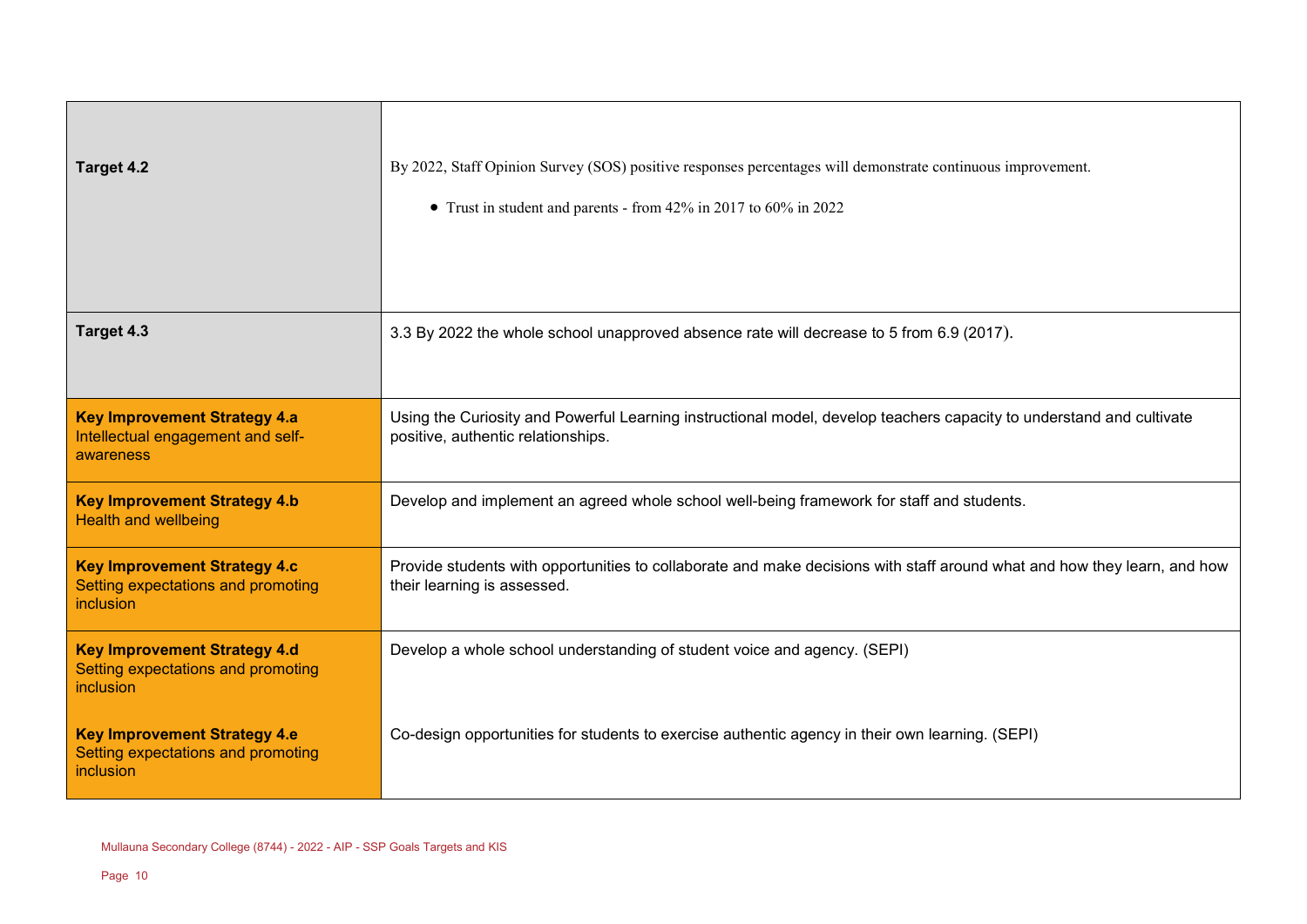Mullauna Secondary College (8744) - 2022 - AIP - SSP Goals Targets and KIS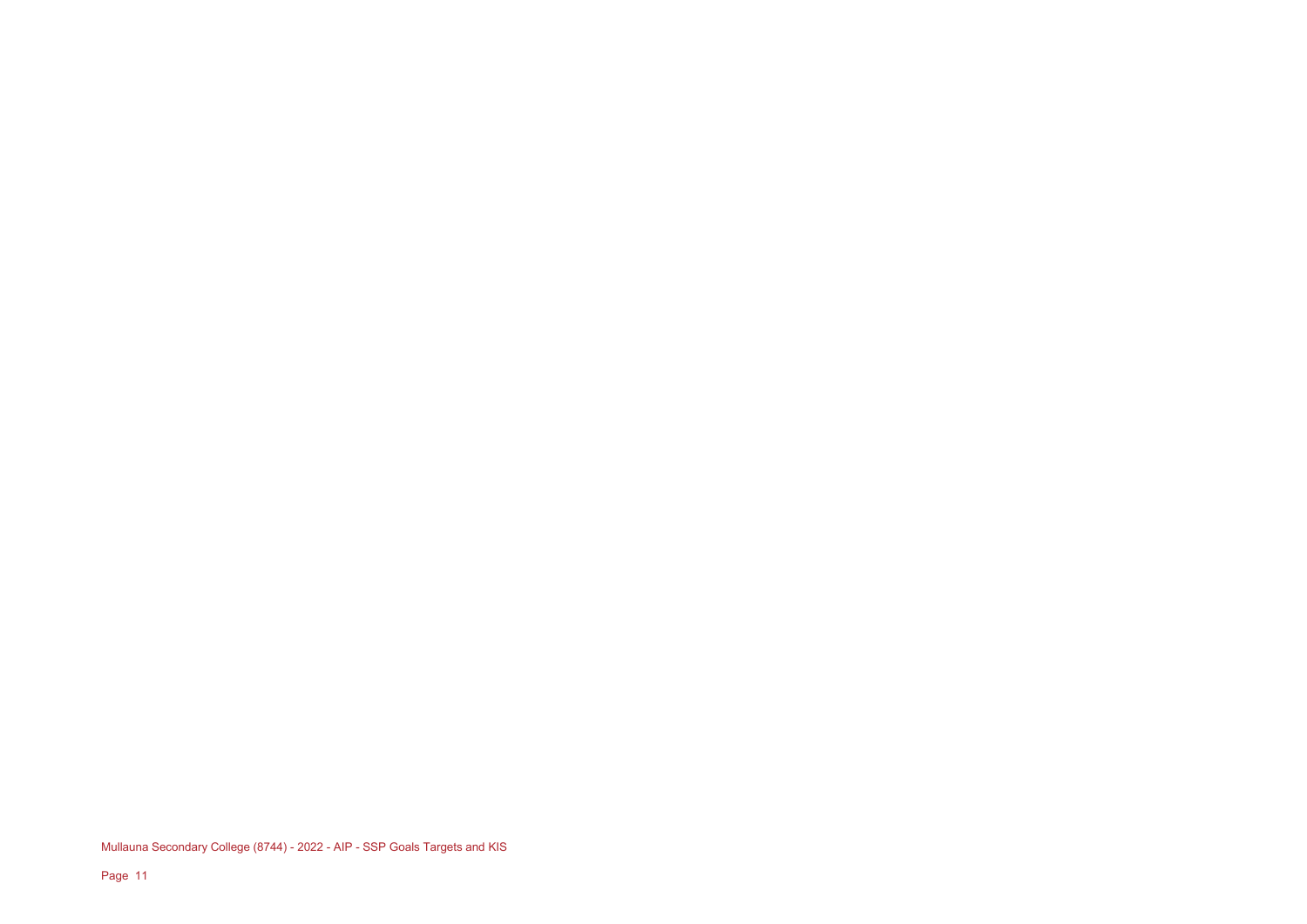## **Select Annual Goals and KIS**

| <b>Four Year Strategic Goals</b>                                                                                                                     | Is this<br>selected<br>for focus<br>this year? | <b>Four Year Strategic Targets</b> | 12 month target<br>The 12 month target is an<br>incremental step towards meeting<br>the 4-year target, using the same<br>data set.                                                                                                                                                                                                                                                                                                                                                                                                                                                                                                                                        |
|------------------------------------------------------------------------------------------------------------------------------------------------------|------------------------------------------------|------------------------------------|---------------------------------------------------------------------------------------------------------------------------------------------------------------------------------------------------------------------------------------------------------------------------------------------------------------------------------------------------------------------------------------------------------------------------------------------------------------------------------------------------------------------------------------------------------------------------------------------------------------------------------------------------------------------------|
| <b>2022 Priorities<br/>Goal</b><br><br><br>Some of our students have<br>thrived in the remote<br>learning environment,<br>others have maintained<br> | Yes                                            | Support for the 2022 Priorities    | Improve the rates of positive<br>endorsement in the:<br><b>Student Attitudes to School</b><br>Surveys (AToSS) for the<br>measures:<br>Sense of Connectedness to<br>50% (2021 - 47%)<br>Advocate at School to 68%<br>$(2021 - 65%)$<br>Respect for Diversity to 63%<br>$(2021 - 50\%)$<br>Resilience to<br>$(2021 - 0)$<br>Tansitions: Yr 7 70%<br>$(2021 - 65%)$<br>Transitions: Y2 10-12 to 62%<br>$(2021 - 59%)$<br>Effective teaching time to 65%<br>$(2021 - 62%)$<br>Differentiated Learning to 58%<br>$(2021 - 55%)$<br>Stimulating Learning to 54%<br>$(2021 - 53%)$<br>Learning Confidence to 56%<br>$(2021 - 53%)$<br>Managing Bullying to 58%<br>$(2021 - 55%)$ |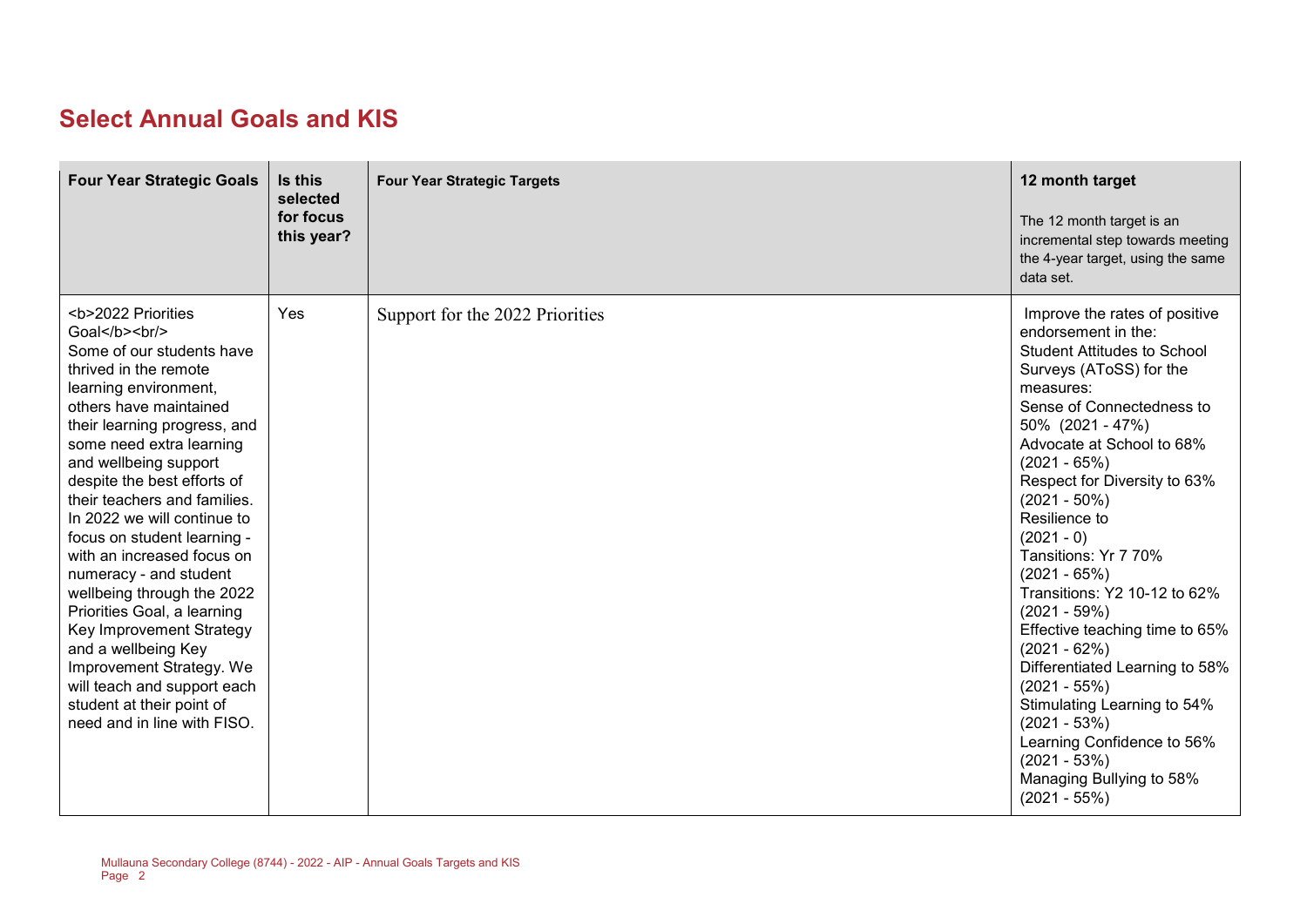|                                                                                     |    |                                                                                         |                                  |                                  |                                   |                                   | Staff Opinion Survey for the<br>measures?<br><b>Build Resilience and Resilient</b><br>Supportive Environment' to<br>50% (2019 43% - 2021 no<br>data)<br><b>Staff Safety and Wellbeing</b><br>Consultation and Participation'<br>to 50% (2019 43% - 2021 no<br>data)<br>Collaboration to plan<br>curriculum to 75% (2019 56%<br>- 2020 75% - 2021 73%)<br>Plan differentiated learning<br>activities to 65% (2019 44% -<br>2020 58% - 2021 58%)<br><b>NAPLAN</b><br>Literacy: decrease the % of<br>students in the bottom 2<br>bands for reading at year 9<br>Numeracy: increase the % of<br>students meeting or above<br>benchmark growth(Years 7 to<br>9) |
|-------------------------------------------------------------------------------------|----|-----------------------------------------------------------------------------------------|----------------------------------|----------------------------------|-----------------------------------|-----------------------------------|------------------------------------------------------------------------------------------------------------------------------------------------------------------------------------------------------------------------------------------------------------------------------------------------------------------------------------------------------------------------------------------------------------------------------------------------------------------------------------------------------------------------------------------------------------------------------------------------------------------------------------------------------------|
| Optimise student learning<br>outcomes for all students in<br>all classes every day. | No | By 2022, the percentage of students in the top two bands of NAPLAN will be at or above; |                                  |                                  |                                   |                                   |                                                                                                                                                                                                                                                                                                                                                                                                                                                                                                                                                                                                                                                            |
|                                                                                     |    | <b>NAPLAN</b><br>Percentage                                                             | 2018<br><b>Benchmark</b>         | 2022<br><b>Target</b>            | 2018<br><b>Benchmark</b>          | 2022<br><b>Target</b>             |                                                                                                                                                                                                                                                                                                                                                                                                                                                                                                                                                                                                                                                            |
|                                                                                     |    | <b>Top Two Bands</b>                                                                    | Year 7<br><b>Bands 8 &amp; 9</b> | Year 7<br><b>Bands 8 &amp; 9</b> | Year 9<br><b>Bands 9 &amp; 10</b> | Year 9<br><b>Bands 9 &amp; 10</b> |                                                                                                                                                                                                                                                                                                                                                                                                                                                                                                                                                                                                                                                            |
|                                                                                     |    | Reading                                                                                 | 53.4                             | 58.0                             | 25.8                              | 28.0                              |                                                                                                                                                                                                                                                                                                                                                                                                                                                                                                                                                                                                                                                            |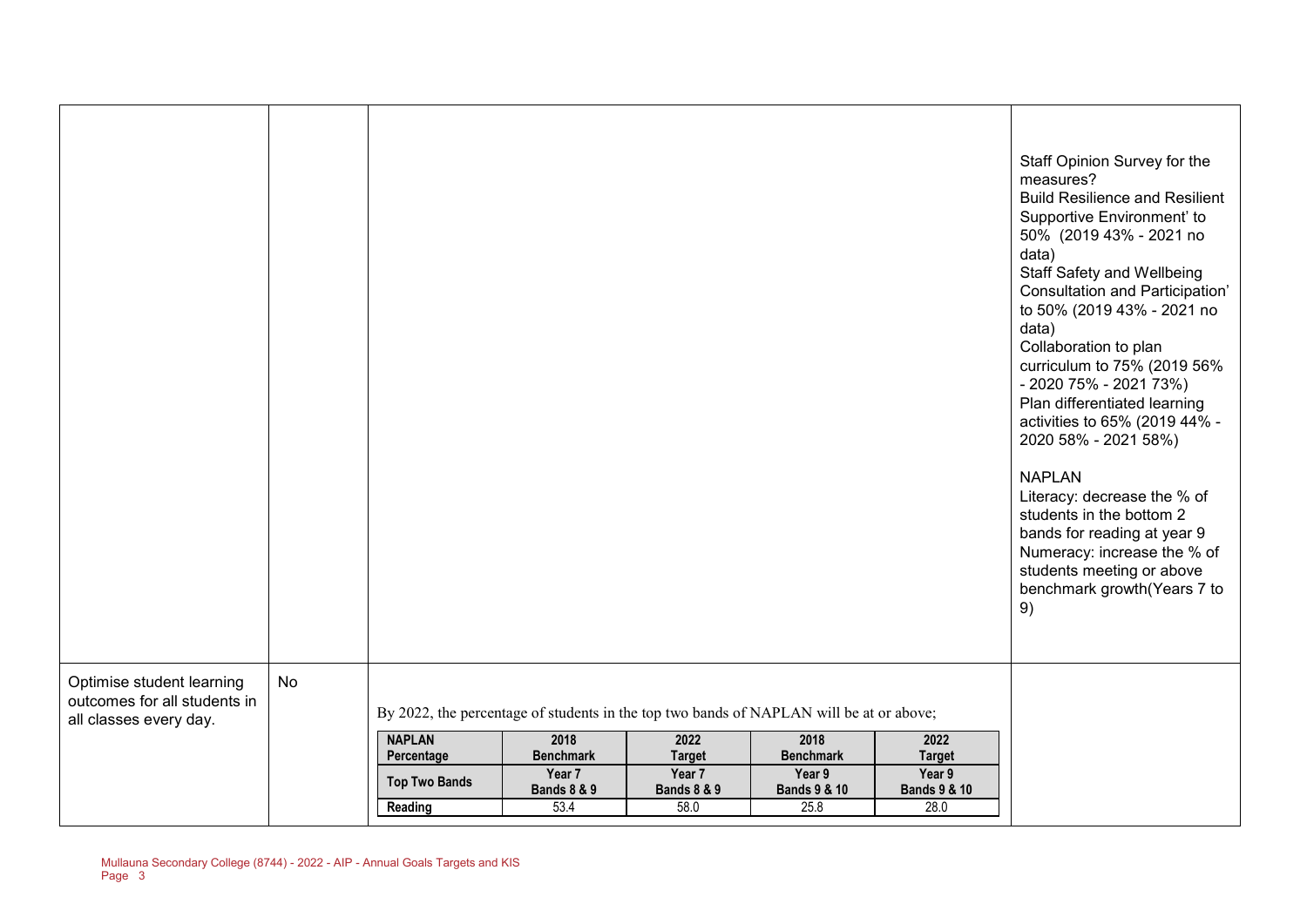| Writing                                                 | 20.3                                                                                                                         |                                 |                                    |                                 |
|---------------------------------------------------------|------------------------------------------------------------------------------------------------------------------------------|---------------------------------|------------------------------------|---------------------------------|
|                                                         |                                                                                                                              | 25.0                            | 3.0                                | 20.0                            |
| <b>Spelling</b>                                         | 29.7                                                                                                                         | 30.0                            | 16.7                               | 20.0                            |
| Grammar &<br>Punctuation                                | 36.0                                                                                                                         | 40.0                            | 33.3                               | 35.0                            |
| Numeracy                                                | 35.4                                                                                                                         | 38.0                            | 30.2                               | 35.0                            |
| <b>NAPLAN</b><br>Percentage<br><b>Bottom Band</b>       | By 2022, the percentage of students in the bottom bands of NAPLAN will be at or below;<br>2018<br><b>Benchmark</b><br>Year 7 | 2022<br><b>Target</b><br>Year 9 | 2018<br><b>Benchmark</b><br>Year 7 | 2022<br><b>Target</b><br>Year 9 |
|                                                         | Band 5                                                                                                                       | Band 6                          | Band 5                             | Band 6                          |
| Reading                                                 | $\overline{0}$                                                                                                               | $\overline{0}$                  | 6.1                                | 5.0                             |
| <b>Writing</b>                                          | 3.1                                                                                                                          | $\overline{0}$                  | 19.7                               | 10.0                            |
|                                                         | 7.8                                                                                                                          | 5.0                             | 15.2                               | 10.0                            |
|                                                         |                                                                                                                              |                                 |                                    |                                 |
|                                                         | 3.1                                                                                                                          | $\pmb{0}$                       | 7.6                                | 5.0                             |
| <b>Spelling</b><br>Grammar &<br>Punctuation<br>Numeracy | $\mathbf 0$                                                                                                                  | $\overline{0}$                  | 4.8                                | 2.0                             |
| NAPLAN Relative growth targets<br><b>NAPLAN</b>         | Percentage of students with high or medium relative learning gain (years 7 to 9)<br><b>Reading</b>                           | <b>Writing</b>                  | <b>Numeracy</b>                    |                                 |
| 2017<br><b>Benchmark</b>                                | 76%                                                                                                                          | 75%                             | 91%                                |                                 |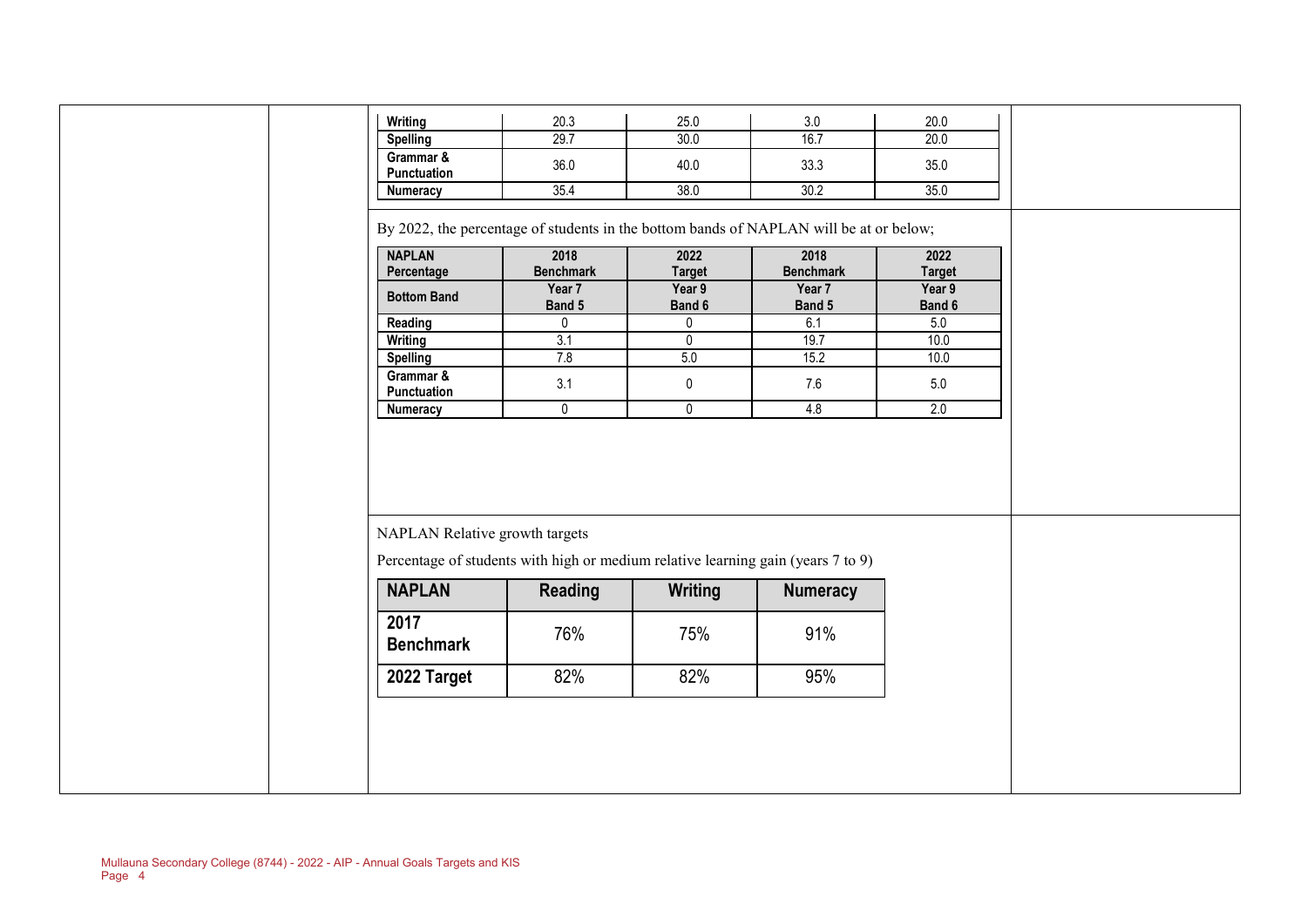|                                                                        |    | subjects.                                      |                          |             | VCE Target - GAT adjusted learning gain (based on VASS data) for all year Unit 3 and 4 VCE     |  |
|------------------------------------------------------------------------|----|------------------------------------------------|--------------------------|-------------|------------------------------------------------------------------------------------------------|--|
|                                                                        |    | Learning gain<br>(VASS Report 10)              | 2018 Benchmark           | 2022 Target |                                                                                                |  |
|                                                                        |    | Greater than 0                                 | <b>TBD</b>               | 50%         |                                                                                                |  |
|                                                                        |    | Greater than -2                                | <b>TBD</b>               | 80%         |                                                                                                |  |
|                                                                        |    |                                                |                          |             |                                                                                                |  |
| Optimise staff capacity to<br>embed the use of data and                | No | survey will demonstrate continued improvement. |                          |             | By 2022, the positive percentage endorsement rate on the Student Attitudes to School (AToS)    |  |
| evidence based best<br>practice to maximise<br>learning growth for all |    | <b>AToS Factor</b>                             | 2017<br><b>Benchmark</b> | 2022 Target |                                                                                                |  |
| students.                                                              |    | <b>Differentiated</b><br>learning<br>challenge | 56%                      | 60%         |                                                                                                |  |
|                                                                        |    | Stimulating<br>learning                        | 57%                      | 60%         |                                                                                                |  |
|                                                                        |    | Effective<br>teaching time                     | 64%                      | 65%         |                                                                                                |  |
|                                                                        |    |                                                |                          |             |                                                                                                |  |
|                                                                        |    | improvement.                                   |                          |             | By 2022, Staff Opinion Survey (SOS) positive responses percentages will demonstrate continuous |  |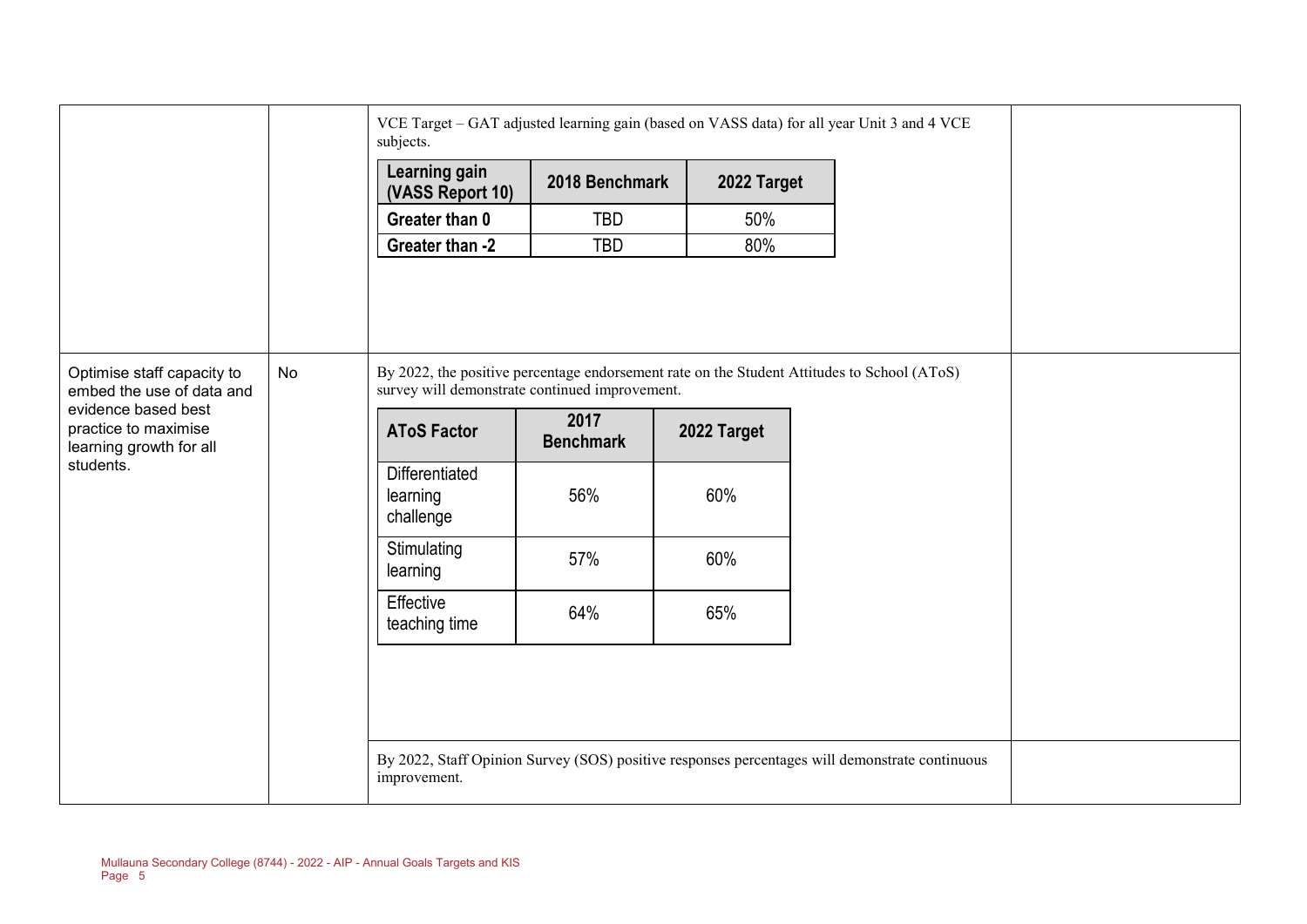| <b>SOS Factor</b>                                                                                                            | 2017<br><b>Benchmark</b> | 2022 Target |
|------------------------------------------------------------------------------------------------------------------------------|--------------------------|-------------|
| Academic<br>emphasis                                                                                                         | 63.5%                    | 65%         |
| Collective<br>efficacy                                                                                                       | 72.6%                    | 75%         |
| Collective<br>responsibility                                                                                                 | 76.8%                    | 80%         |
|                                                                                                                              |                          |             |
| Teacher<br>collaboration                                                                                                     | 62.9%                    | 70%         |
|                                                                                                                              |                          |             |
| <b>POS Factor</b>                                                                                                            | 2017 Benchmark           | 2022 Target |
|                                                                                                                              | 67.0%                    | 70%         |
| By 2022 the percentile measures within the Parent Opinion Survey (POS) will be;<br>Stimulating<br>learning<br>Learning focus | 80.0%                    | 80%         |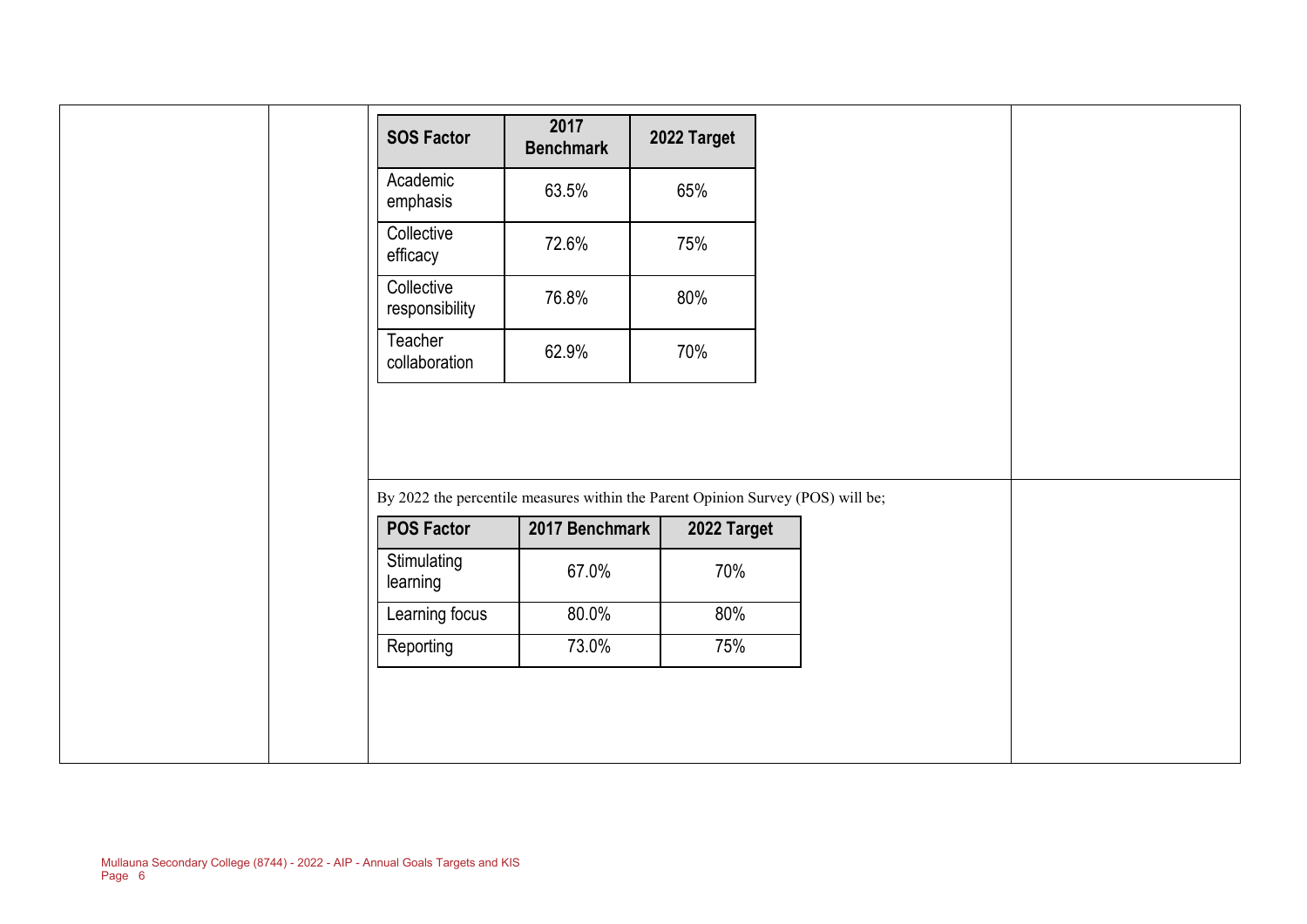| Develop student voice and<br>No<br>agency to enhance<br>intellectual engagement,<br>high expectations and<br>inclusion. |  | By 2022, the positive percentage endorsement rate on the Student Attitudes to School (AToS)<br>survey will demonstrate continue improvement. |                          |                                                                  |                                                                                                |  |  |  |
|-------------------------------------------------------------------------------------------------------------------------|--|----------------------------------------------------------------------------------------------------------------------------------------------|--------------------------|------------------------------------------------------------------|------------------------------------------------------------------------------------------------|--|--|--|
|                                                                                                                         |  | <b>AToS Factor</b>                                                                                                                           | 2017<br><b>Benchmark</b> | 2022 Target                                                      |                                                                                                |  |  |  |
|                                                                                                                         |  | Student Voice &<br>Agency                                                                                                                    | 40%                      | 55%                                                              |                                                                                                |  |  |  |
|                                                                                                                         |  | Self-regulation<br>and goal setting                                                                                                          | 67%                      | 80%                                                              |                                                                                                |  |  |  |
|                                                                                                                         |  |                                                                                                                                              |                          |                                                                  |                                                                                                |  |  |  |
|                                                                                                                         |  |                                                                                                                                              |                          |                                                                  |                                                                                                |  |  |  |
|                                                                                                                         |  | improvement.                                                                                                                                 |                          |                                                                  | By 2022, Staff Opinion Survey (SOS) positive responses percentages will demonstrate continuous |  |  |  |
|                                                                                                                         |  |                                                                                                                                              |                          | • Trust in student and parents - from 42% in 2017 to 60% in 2022 |                                                                                                |  |  |  |
|                                                                                                                         |  |                                                                                                                                              |                          |                                                                  |                                                                                                |  |  |  |
|                                                                                                                         |  |                                                                                                                                              |                          |                                                                  | 3.3 By 2022 the whole school unapproved absence rate will decrease to 5 from 6.9 (2017).       |  |  |  |
|                                                                                                                         |  |                                                                                                                                              |                          |                                                                  |                                                                                                |  |  |  |
|                                                                                                                         |  |                                                                                                                                              |                          |                                                                  |                                                                                                |  |  |  |

| Goal 1 | <b>2022 Priorities Goal</b><br><br>Some of our students have thrived in the remote learning environment, others have maintained their learning progress, and<br>some need extra learning and wellbeing support despite the best efforts of their teachers and families. In 2022 we will continue<br>to focus on student learning - with an increased focus on numeracy - and student wellbeing through the 2022 Priorities Goal, a |
|--------|------------------------------------------------------------------------------------------------------------------------------------------------------------------------------------------------------------------------------------------------------------------------------------------------------------------------------------------------------------------------------------------------------------------------------------|
|--------|------------------------------------------------------------------------------------------------------------------------------------------------------------------------------------------------------------------------------------------------------------------------------------------------------------------------------------------------------------------------------------------------------------------------------------|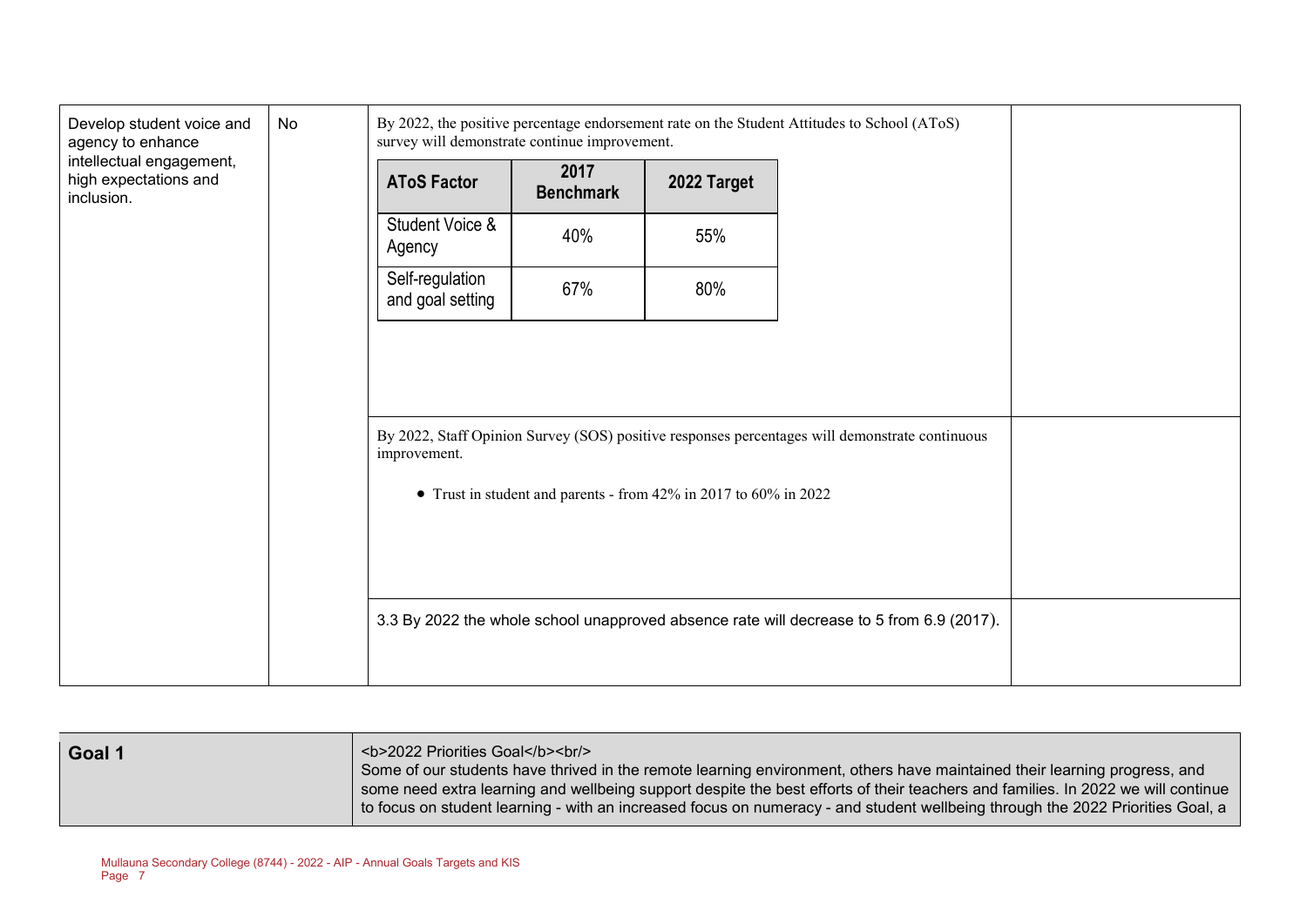|                                             | learning Key Improvement Strategy and a wellbeing Key Improvement Strategy. We will teach and support each student at<br>their point of need and in line with FISO.                                                                                                                                                                                                                                                                                                                                                                                                                                                                                                                                                                                                                                                                                                                                                                                                                                                                                                                                                                                                                                                                                    |                                              |  |  |  |  |  |
|---------------------------------------------|--------------------------------------------------------------------------------------------------------------------------------------------------------------------------------------------------------------------------------------------------------------------------------------------------------------------------------------------------------------------------------------------------------------------------------------------------------------------------------------------------------------------------------------------------------------------------------------------------------------------------------------------------------------------------------------------------------------------------------------------------------------------------------------------------------------------------------------------------------------------------------------------------------------------------------------------------------------------------------------------------------------------------------------------------------------------------------------------------------------------------------------------------------------------------------------------------------------------------------------------------------|----------------------------------------------|--|--|--|--|--|
| 12 Month Target 1.1                         | Improve the rates of positive endorsement in the:<br>Student Attitudes to School Surveys (AToSS) for the measures:<br>Sense of Connectedness to 50% (2021 - 47%)<br>Advocate at School to 68%<br>$(2021 - 65%)$<br>Respect for Diversity to 63%<br>$(2021 - 50\%)$<br>Resilience to<br>$(2021 - 0)$<br>Tansitions: Yr 7 70%<br>$(2021 - 65%)$<br>Transitions: Y2 10-12 to 62%<br>$(2021 - 59%)$<br>Effective teaching time to 65%<br>$(2021 - 62%)$<br>$(2021 - 55%)$<br>Differentiated Learning to 58%<br>Stimulating Learning to 54%<br>$(2021 - 53%)$<br>Learning Confidence to 56%<br>$(2021 - 53%)$<br>Managing Bullying to 58%<br>$(2021 - 55%)$<br>Staff Opinion Survey for the measures?<br>Build Resilience and Resilient Supportive Environment' to 50% (2019 43% - 2021 no data)<br>Staff Safety and Wellbeing Consultation and Participation' to 50% (2019 43% - 2021 no data)<br>Collaboration to plan curriculum to 75% (2019 56% - 2020 75% - 2021 73%)<br>Plan differentiated learning activities to 65% (2019 44% - 2020 58% - 2021 58%)<br><b>NAPLAN</b><br>Literacy: decrease the % of students in the bottom 2 bands for reading at year 9<br>Numeracy: increase the % of students meeting or above benchmark growth(Years 7 to 9) |                                              |  |  |  |  |  |
| <b>Key Improvement Strategies</b>           |                                                                                                                                                                                                                                                                                                                                                                                                                                                                                                                                                                                                                                                                                                                                                                                                                                                                                                                                                                                                                                                                                                                                                                                                                                                        | Is this KIS selected for focus this<br>year? |  |  |  |  |  |
| KIS <sub>1</sub><br>Priority 2022 Dimension | Learning - Support both those who need extra support and those who have thrived to<br>continue to extend their learning, especially in numeracy                                                                                                                                                                                                                                                                                                                                                                                                                                                                                                                                                                                                                                                                                                                                                                                                                                                                                                                                                                                                                                                                                                        | Yes                                          |  |  |  |  |  |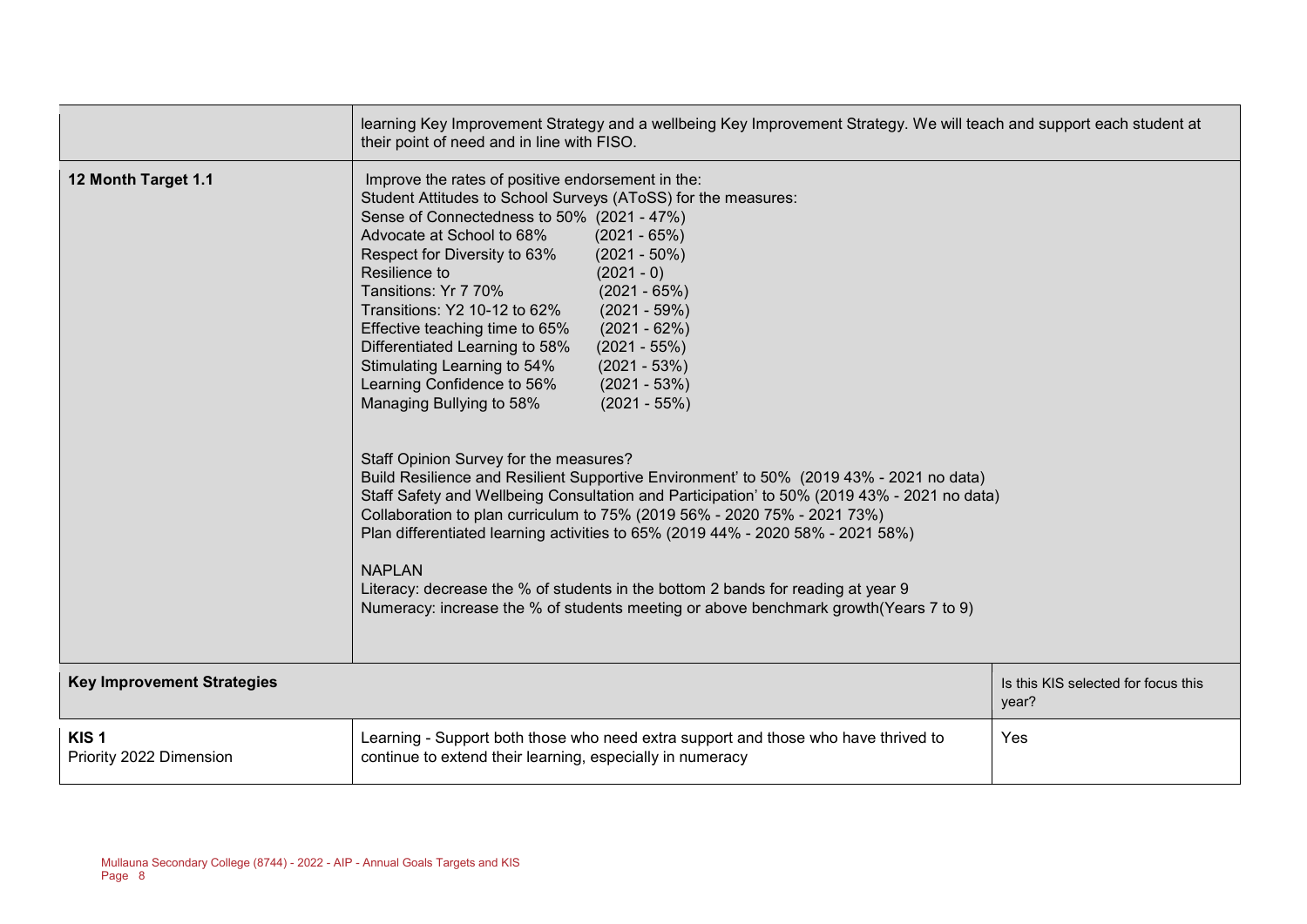| KIS <sub>2</sub><br>Priority 2022 Dimension                                                                                                                                                                                                                                               | Wellbeing - Effectively mobilise available resources to support students' wellbeing and<br>mental health, especially the most vulnerable | Yes |
|-------------------------------------------------------------------------------------------------------------------------------------------------------------------------------------------------------------------------------------------------------------------------------------------|------------------------------------------------------------------------------------------------------------------------------------------|-----|
| Explain why the school has selected this<br>KIS as a focus for this year. Please make<br>reference to the self-evaluation, relevant<br>school data, the progress against School<br>Strategic Plan (SSP) goals, targets, and the<br>diagnosis of issues requiring particular<br>attention. | Please leave this field empty. Schools are not required to provide a rationale as this is in line with system priorities for 2022.       |     |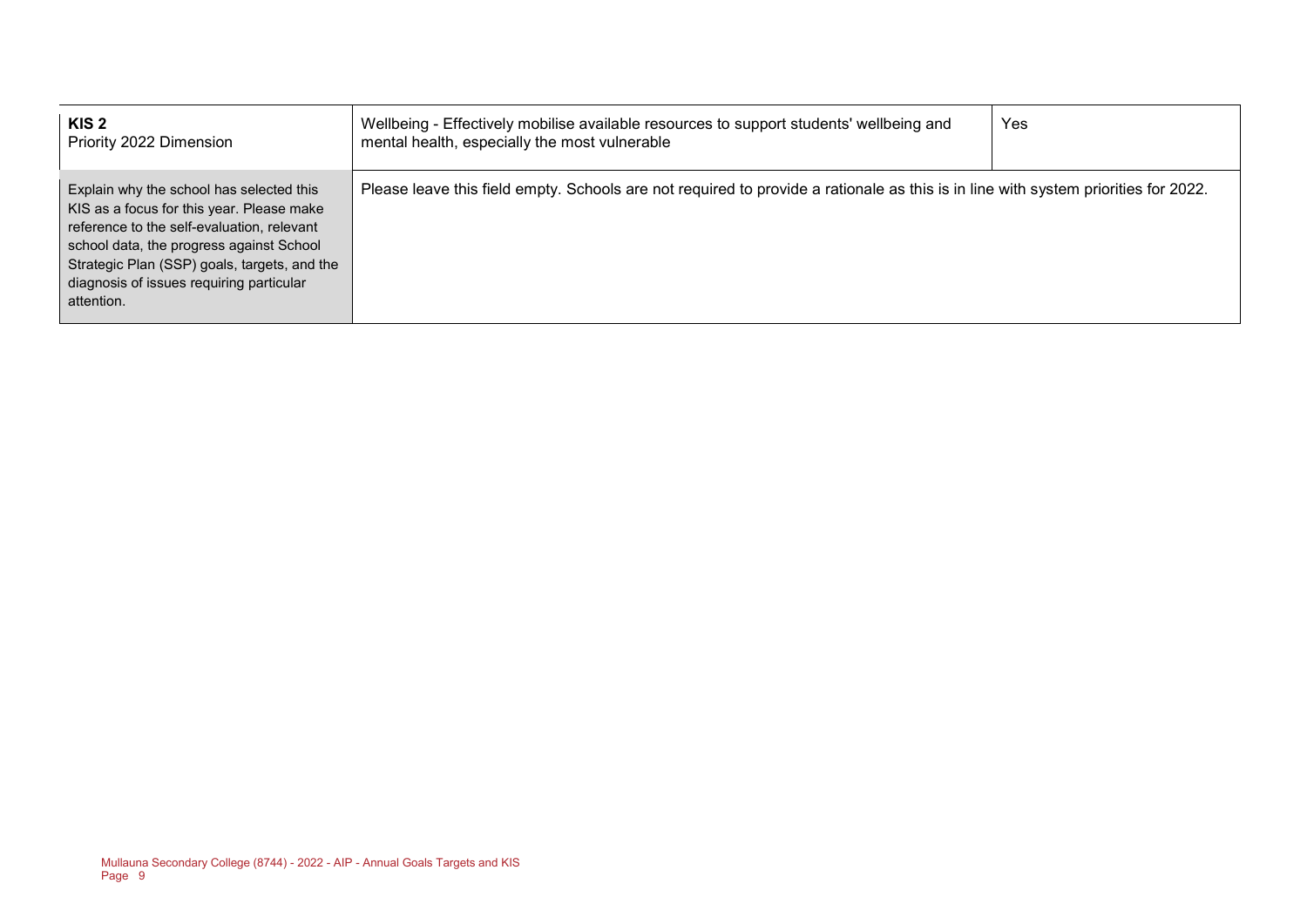## **Define Actions, Outcomes and Activities**

| Goal 1              | <b>2022 Priorities Goal</b><br>Some of our students have thrived in the remote learning environment, others have maintained their learning progress, and some<br>need extra learning and wellbeing support despite the best efforts of their teachers and families. In 2022 we will continue to focus on<br>student learning - with an increased focus on numeracy - and student wellbeing through the 2022 Priorities Goal, a learning Key<br>Improvement Strategy and a wellbeing Key Improvement Strategy. We will teach and support each student at their point of need and<br>in line with FISO.                                                                                                                                                                                                                                                                                                                                                                                                                                                                                                                                                                                                                                                   |
|---------------------|---------------------------------------------------------------------------------------------------------------------------------------------------------------------------------------------------------------------------------------------------------------------------------------------------------------------------------------------------------------------------------------------------------------------------------------------------------------------------------------------------------------------------------------------------------------------------------------------------------------------------------------------------------------------------------------------------------------------------------------------------------------------------------------------------------------------------------------------------------------------------------------------------------------------------------------------------------------------------------------------------------------------------------------------------------------------------------------------------------------------------------------------------------------------------------------------------------------------------------------------------------|
| 12 Month Target 1.1 | Improve the rates of positive endorsement in the:<br>Student Attitudes to School Surveys (AToSS) for the measures:<br>Sense of Connectedness to 50% (2021 - 47%)<br>Advocate at School to 68%<br>$(2021 - 65%)$<br>Respect for Diversity to 63%<br>$(2021 - 50\%)$<br>Resilience to<br>$(2021 - 0)$<br>Tansitions: Yr 7 70%<br>$(2021 - 65%)$<br>Transitions: Y2 10-12 to 62%<br>$(2021 - 59%)$<br>Effective teaching time to 65%<br>$(2021 - 62%)$<br>Differentiated Learning to 58%<br>$(2021 - 55%)$<br>Stimulating Learning to 54%<br>$(2021 - 53%)$<br>Learning Confidence to 56%<br>$(2021 - 53%)$<br>Managing Bullying to 58%<br>$(2021 - 55%)$<br>Staff Opinion Survey for the measures?<br>Build Resilience and Resilient Supportive Environment' to 50% (2019 43% - 2021 no data)<br>Staff Safety and Wellbeing Consultation and Participation' to 50% (2019 43% - 2021 no data)<br>Collaboration to plan curriculum to 75% (2019 56% - 2020 75% - 2021 73%)<br>Plan differentiated learning activities to 65% (2019 44% - 2020 58% - 2021 58%)<br><b>NAPLAN</b><br>Literacy: decrease the % of students in the bottom 2 bands for reading at year 9<br>Numeracy: increase the % of students meeting or above benchmark growth (Years 7 to 9) |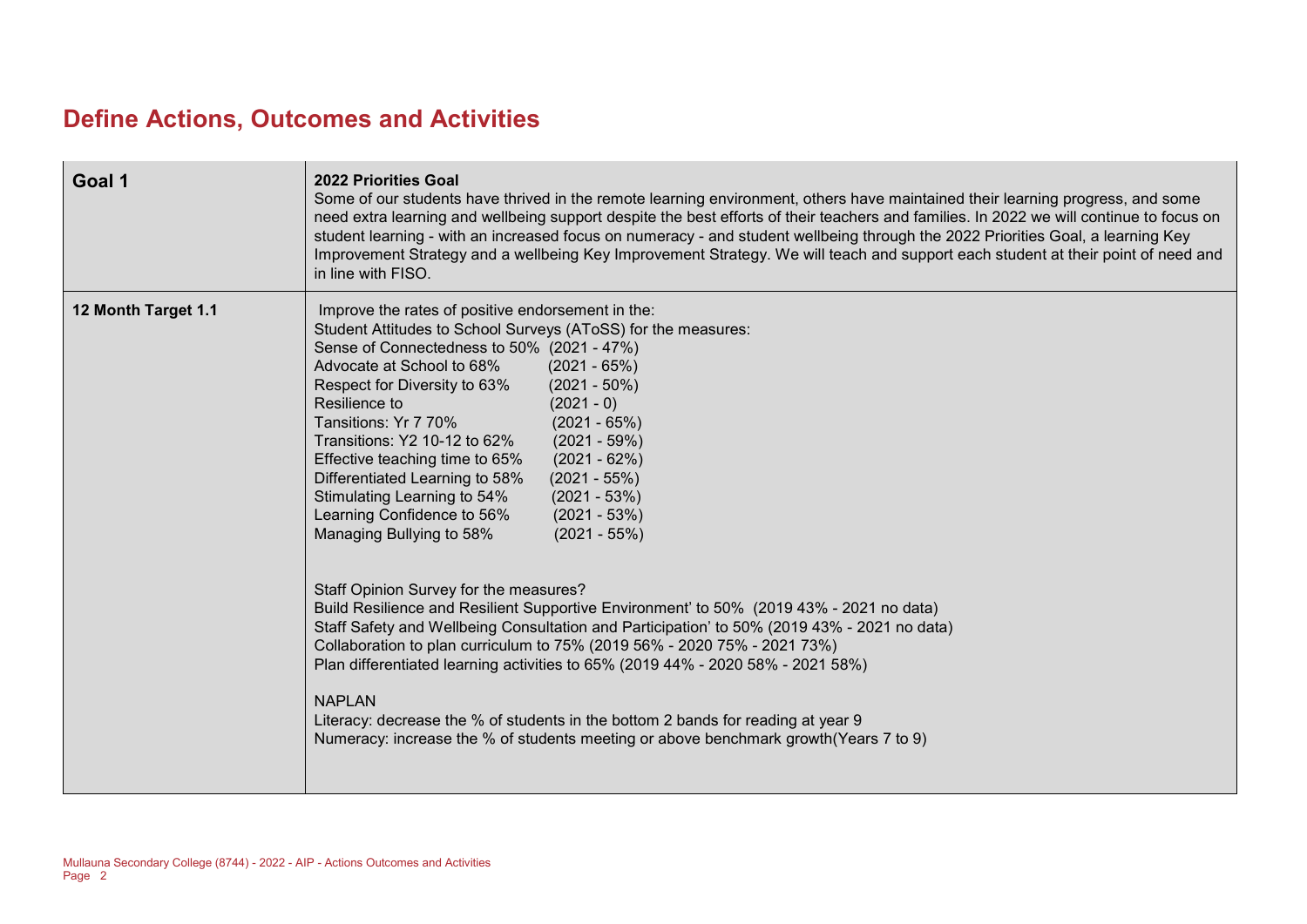| KIS <sub>1</sub><br>Priority 2022 Dimension | Learning - Support both those who need extra support and those who have thrived to continue to extend their learning, especially in<br>numeracy                                                                                                                                                                                                                                                                                                                                                                                                                                                                                                                                                                                                                                                                                                                                                                                                                                                                                                                                    |
|---------------------------------------------|------------------------------------------------------------------------------------------------------------------------------------------------------------------------------------------------------------------------------------------------------------------------------------------------------------------------------------------------------------------------------------------------------------------------------------------------------------------------------------------------------------------------------------------------------------------------------------------------------------------------------------------------------------------------------------------------------------------------------------------------------------------------------------------------------------------------------------------------------------------------------------------------------------------------------------------------------------------------------------------------------------------------------------------------------------------------------------|
| <b>Actions</b>                              | 1. Using multiple sources of data identify students involved in the learning catch up program (TLI) in 2022<br>- Small Group Tutoring as a key component of the learning catch-up interventions.<br>- Use Edapt interventions to track student growth on a term by term basis<br>- Employ tutors with subject specific knowledge to support literacy and numeracyUse Edapt interventions to track improvement in<br>student learning<br>outcomes term by term for all students involved in the 2022 MYLNS programs<br>- Use data to identify and support students with the QuickSmart intervention program<br>2. Develop data literacy of teachers to inform understanding of student needs and identify students requiring additional support<br>- Build teacher capacity to deliver targeted student support in literacy and numeracy.<br>- Build staff capacity in assessment and differentiation in order to identify and meet students' individual learning needs<br>3. Embed PLC structures to support teacher collaboration and reflection and strengthen teaching practice |
| <b>Outcomes</b>                             | Students will:<br>- Be able to articulate personal goals<br>- Discuss learning strategies identified by conferring<br>- Gain confidence in their learning<br>- Participate in tutor groups to support growth in targeted areas of literacy/numeracy learning<br>- Be more engaged in their learning<br>Teachers will:<br>- Identify students and monitor their growth using a range of data (e.g. PAT, On Demand, Cycle Data, teacher judgements, formative<br>and summative assessments)<br>- Develop term by term goals with TLI and MYLNS students<br>- Implement targeted teaching strategies utilising HITS<br>- Confer with students to develop and review personal goals<br>- Work collaboratively in PLC teams to share and document pedagogical strategies and resources to support student learning<br>- Engage in peer observation to reflect upon and inform their teaching practice<br>- Tutors and MYLNS staff will regularly monitor and review student progress<br>- Liaise with MYLNS teachers and catch-up Tutors to support the learning of their students      |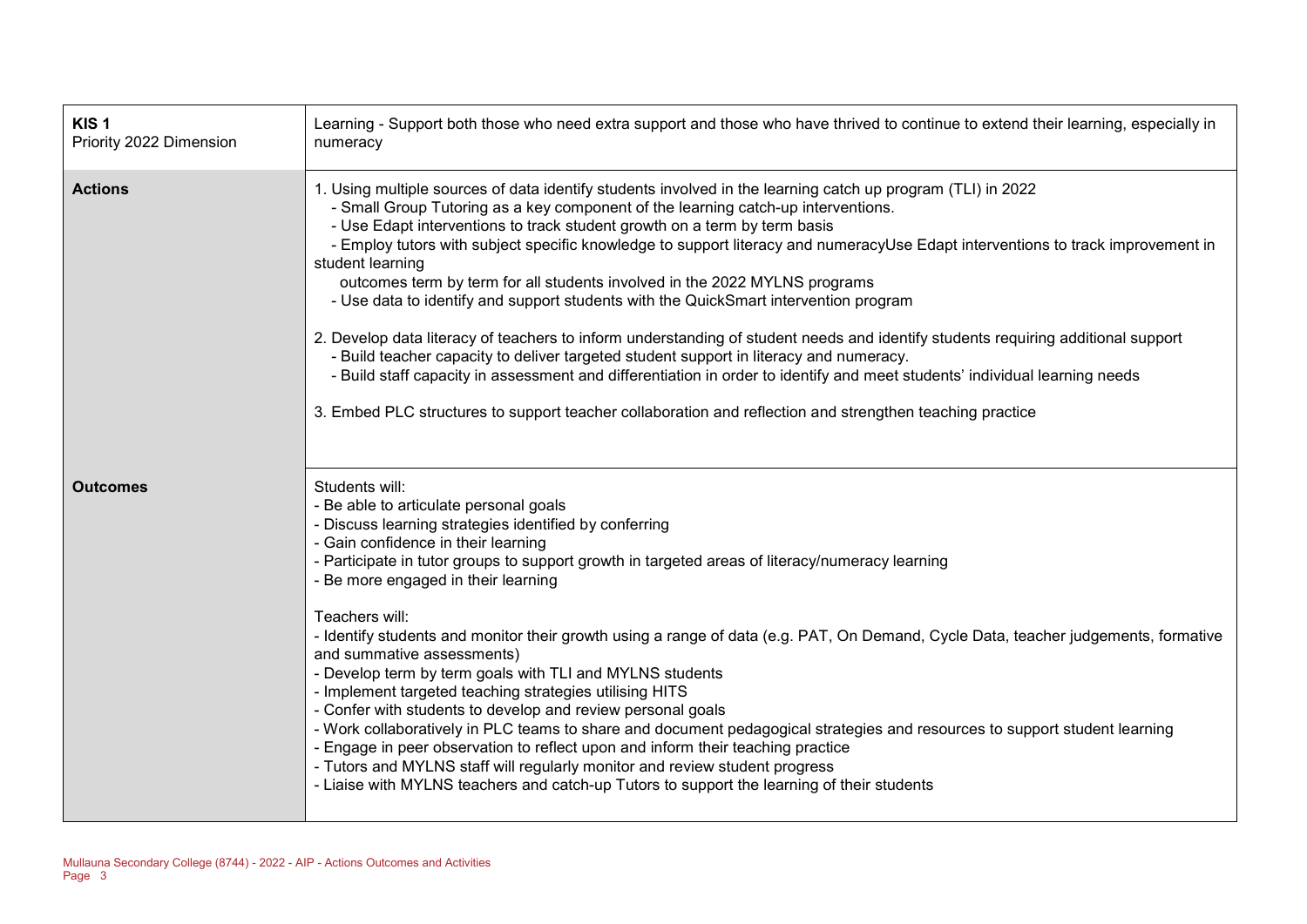|                           | Leaders will:<br>- Oversee allocation of MYLNS and Catch-up tutor program support<br>- Define roles, expectations and protocols of the classroom teacher and tutor teacher / MYLNS teachers<br>- Develop and implement an assessment plan to identify students and the tier of support that they require<br>- Identify where these students are in their learning & monitor growth<br>- Develop viable support strategies that will best meet their learning needs<br>- Plan to effectively utilise all initiative funding<br>- Plan for professional Learning on targeted teaching in small groups<br>- Identify success indicators<br>The SEIL will:<br>- Provide support in relation to professional learning opportunities<br>- Be a critical friend<br>- Provide insight into other schools that we would benefit from visiting/collaborating with                                                                                                                                                                                                                                                                                                            |
|---------------------------|--------------------------------------------------------------------------------------------------------------------------------------------------------------------------------------------------------------------------------------------------------------------------------------------------------------------------------------------------------------------------------------------------------------------------------------------------------------------------------------------------------------------------------------------------------------------------------------------------------------------------------------------------------------------------------------------------------------------------------------------------------------------------------------------------------------------------------------------------------------------------------------------------------------------------------------------------------------------------------------------------------------------------------------------------------------------------------------------------------------------------------------------------------------------|
| <b>Success Indicators</b> | Students will:<br>- Have achieved learning growth according to targeted area/s<br>- Have understood the learning intentions and success criteria in each lesson<br>- Have regularly reflected on their learning<br>- Have increased Attitudes to School Survey results on Effective Teaching Time (2021 - 62%)), Differentiated Learning Challenge<br>(2021 - 55%) and - Stimulated Learning (2021 - 51%)<br>Teachers will:<br>- Ensure that curriculum documentation shows plans for differentiation<br>- Adjust Learning Tasks and documented curriculum so that there is a greater balance between formative and summative<br>assessment and different - levels of instruction<br>- Have documented lessons according to the Mullauna Instructional Model<br>- Have increased Staff Opinion Survey on Differentiated Learning (2021- 58%)<br>- Have evidence of student data tracking via the PLC<br>Leaders will:<br>- Develop a professional learning schedule that enables sufficient professional learning and Faculty time and resources to prioritise<br>these elements<br>- Have increased staff opinion survey on Instructional Leadership (2021 - 64%) |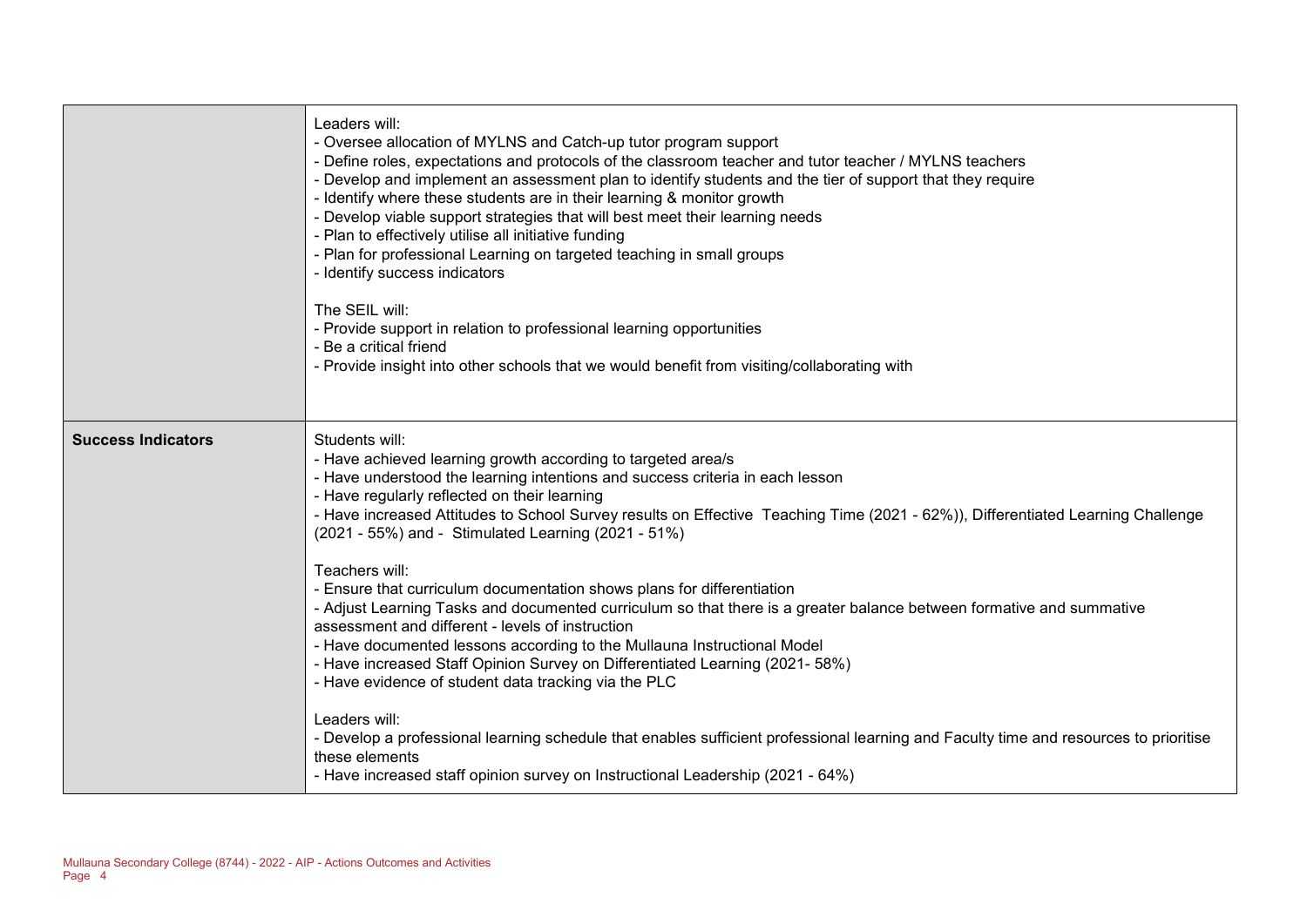|                                                                                                                                                                                                | - Through reflection on the PLC model undertaken, identified strategies for implementation across the whole school                                     |                                 |                                             |                                                                                                                                                                                                                                                                                  |
|------------------------------------------------------------------------------------------------------------------------------------------------------------------------------------------------|--------------------------------------------------------------------------------------------------------------------------------------------------------|---------------------------------|---------------------------------------------|----------------------------------------------------------------------------------------------------------------------------------------------------------------------------------------------------------------------------------------------------------------------------------|
| <b>Activities and Milestones</b>                                                                                                                                                               | <b>People Responsible</b>                                                                                                                              | Is this a PL<br><b>Priority</b> | When                                        | <b>Funding Streams</b>                                                                                                                                                                                                                                                           |
| Learning intervention program management and monitoring<br>- MYLNS<br>$-TLI$<br>- Quicksmart                                                                                                   | ☑ Assistant Principal<br>$\triangleright$ Curriculum Co-ordinator (s)<br>$\triangleright$ Learning Specialist(s)<br>$\overline{\mathbf{M}}$ Teacher(s) | $\overline{M}$ PLP<br>Priority  | from:<br>Term 1<br>$\mathsf{to}:$<br>Term 4 | \$79,284.86<br>$\overline{\mathbf{M}}$ Equity funding will<br>be used<br>$\triangleright$ Disability Inclusion<br>Tier 2 Funding will be<br>used<br>$\overline{\mathbf{M}}$ Schools Mental<br>Health Menu items<br>will be used which<br>may include DET<br>funded or free items |
| Data Literacy<br>- LT Literacy to develop a whole school literacy plan<br>- LT Numeracy to develop a whole school numeracy plan<br>- Whole school PL program (once per term) to be implemented | $\overline{\mathbf{y}}$ Literacy Leader<br>$\overline{\mathbf{y}}$ Numeracy Leader<br>$\overline{\boxtimes}$ STEM Coordinator                          | $\overline{M}$ PLP<br>Priority  | from:<br>Term 1<br>$\mathsf{to}:$<br>Term 4 | \$0.00<br>Equity funding will<br>be used<br>Disability Inclusion<br>Tier 2 Funding will be<br>used<br>$\Box$ Schools Mental<br>Health Menu items<br>will be used which<br>may include DET<br>funded or free items                                                                |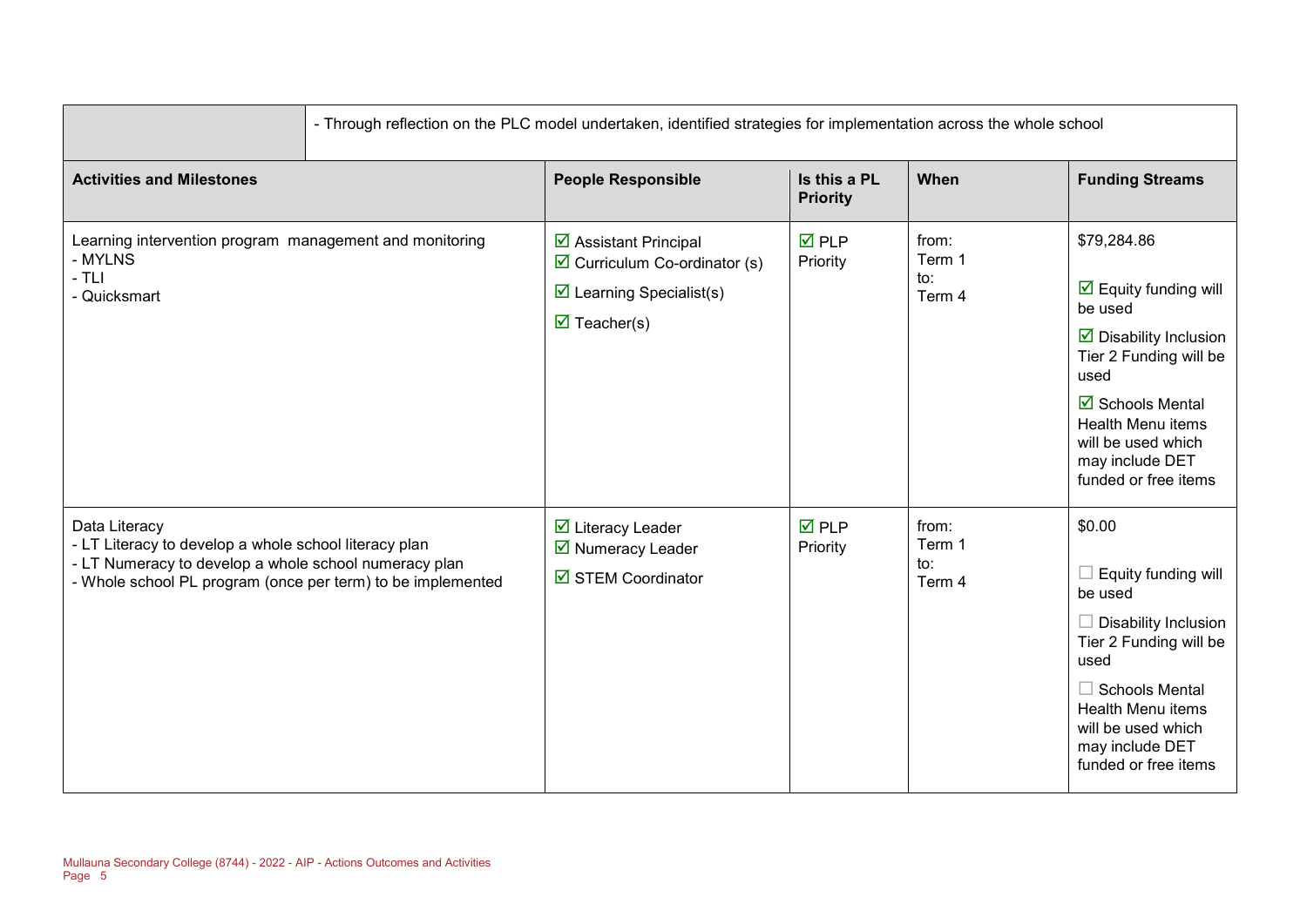| <b>PLC Program Planning</b><br>- plan for 2022 cycle timelines<br>- have agreed focus<br>- have agreed outcomes |                                                                                                                                                                                                                                                                                                                                                                                                                                                                                                              | $\triangleright$ Curriculum Co-ordinator (s)<br>$\overline{\boxtimes}$ PLC Leaders                                                                                                                                                                                                                                                                                                                                                                                                                                                                        | <b>☑</b> PLP<br>Priority | from:<br>Term 1<br>to:<br>Term 4 | \$0.00<br>$\Box$ Equity funding will<br>be used<br>$\Box$ Disability Inclusion                              |
|-----------------------------------------------------------------------------------------------------------------|--------------------------------------------------------------------------------------------------------------------------------------------------------------------------------------------------------------------------------------------------------------------------------------------------------------------------------------------------------------------------------------------------------------------------------------------------------------------------------------------------------------|-----------------------------------------------------------------------------------------------------------------------------------------------------------------------------------------------------------------------------------------------------------------------------------------------------------------------------------------------------------------------------------------------------------------------------------------------------------------------------------------------------------------------------------------------------------|--------------------------|----------------------------------|-------------------------------------------------------------------------------------------------------------|
|                                                                                                                 |                                                                                                                                                                                                                                                                                                                                                                                                                                                                                                              |                                                                                                                                                                                                                                                                                                                                                                                                                                                                                                                                                           |                          |                                  | Tier 2 Funding will be<br>used                                                                              |
|                                                                                                                 |                                                                                                                                                                                                                                                                                                                                                                                                                                                                                                              |                                                                                                                                                                                                                                                                                                                                                                                                                                                                                                                                                           |                          |                                  | $\Box$ Schools Mental<br>Health Menu items<br>will be used which<br>may include DET<br>funded or free items |
| KIS <sub>2</sub><br>Priority 2022 Dimension                                                                     |                                                                                                                                                                                                                                                                                                                                                                                                                                                                                                              | Wellbeing - Effectively mobilise available resources to support students' wellbeing and mental health, especially the most vulnerable                                                                                                                                                                                                                                                                                                                                                                                                                     |                          |                                  |                                                                                                             |
| <b>Actions</b>                                                                                                  | 1. Respond to student health and wellbeing concerns by developing a College Wellbeing plan to more effectively address student<br>needs.<br>- The whole school wellbeing plan will include bullying prevention, cyber safety and help seeking.<br>- Implement a number of wellbeing initiatives that develop closer relationships with the wider College<br>- Plan how whole school professional learning on chosen areas within the wellbeing plan will be implemented and revisited<br>throughout the year |                                                                                                                                                                                                                                                                                                                                                                                                                                                                                                                                                           |                          |                                  |                                                                                                             |
|                                                                                                                 | 2. Develop a shared understanding of student voice and agency<br>is assessed.<br>health                                                                                                                                                                                                                                                                                                                                                                                                                      | - Reference Amplify to help with this task. EG P17 'Key actions for consideration'<br>- Plan for student opportunities to collaborate and make decisions with staff around what and how they learn, and how their learning<br>- Ensure that students have access to a range of structured leadership roles<br>- Establish student focus groups to promote student voice and seek feedback on the promotion of wellbeing and positive mental<br>- Ensure that the Attitude to School survey is introduced and its significance explained by school leaders |                          |                                  |                                                                                                             |
|                                                                                                                 |                                                                                                                                                                                                                                                                                                                                                                                                                                                                                                              | 3. Support students to re-engage in the wider Mullauna Community through a range of co-curricular activities (camps, sport,                                                                                                                                                                                                                                                                                                                                                                                                                               |                          |                                  |                                                                                                             |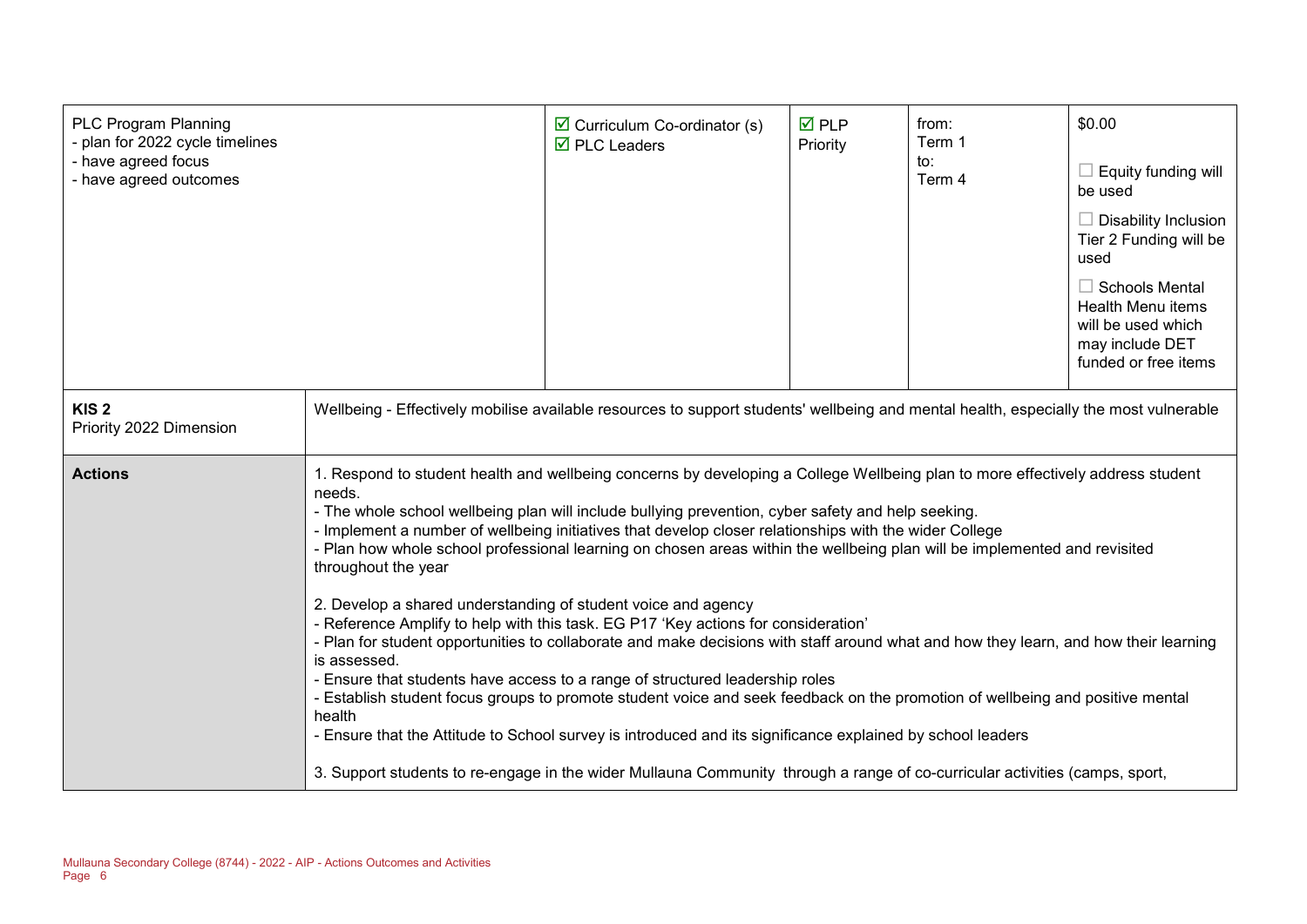|                           | debating, art show, music, production/drama and presentation ball etc)                                                                                                                                                                                                                                                                                                                                                                                                                                                                                                                                                                                                                                         |
|---------------------------|----------------------------------------------------------------------------------------------------------------------------------------------------------------------------------------------------------------------------------------------------------------------------------------------------------------------------------------------------------------------------------------------------------------------------------------------------------------------------------------------------------------------------------------------------------------------------------------------------------------------------------------------------------------------------------------------------------------|
| <b>Outcomes</b>           | Students will:<br>- participate in an increased number of proactive Whole-School wellbeing programs.<br>- participate in focus groups, working parties, forums, College events and Wellbeing Week.<br>- participate in peer tutoring and mentoring programs.<br>- seek support for self and know how to support a friend.<br>- improve participation in College and co-curricular events.                                                                                                                                                                                                                                                                                                                      |
|                           | Teachers will:<br>- undertake professional learning and participate in identified wellbeing foci.<br>- engage in the review of Wellbeing programs.<br>- use inclusive language within the classroom that encourages respectful classroom relationships and celebrates the diversity of our<br>College community.<br>- ensure students know what providing effective support means.<br>- explicitly teach and provide opportunities for students to practice the skills to seek wellbeing support.<br>- establish a class narrative that fosters positive mental health and normalises support seeking.<br>- utilise a greater level of student voice, agency and leadership in their practices and pedagogies. |
|                           | Leaders will:<br>- plan for a coordinated sequence of Professional Learning that enables staff to engage with, understand and deliver key wellbeing<br>programs.<br>- resource the Student Wellbeing Program to enable the planning, implementation and review of proactive wellbeing programs.<br>- provide structures that provide required support mechanisms.<br>- develop a school wide narrative that fosters positive mental health and normalises support seeking.<br>- allocate resources and time to facilitate 'Respectful Relationships' program.<br>SEIL will:<br>- Provide support to the Leadership team and act as a critical friend.                                                          |
| <b>Success Indicators</b> | Students will:<br>- have had access and exposure to a wider range of wellbeing program opportunities.<br>- meet the 12 month targets set for Attitudes To School Survey responses on 'Sense of Connectedness' (50%)and 'Advocate at<br>School' (68%), 'Respect for Diversity' (63%), 'Resilience' (no data) and 'School Stage Transitions. (Yr 7 - 70% and Yr 10 to 12 - 62%)<br>- meet the 12 month targets set for the percentage of students who have 20 or more days of absence from the College.                                                                                                                                                                                                          |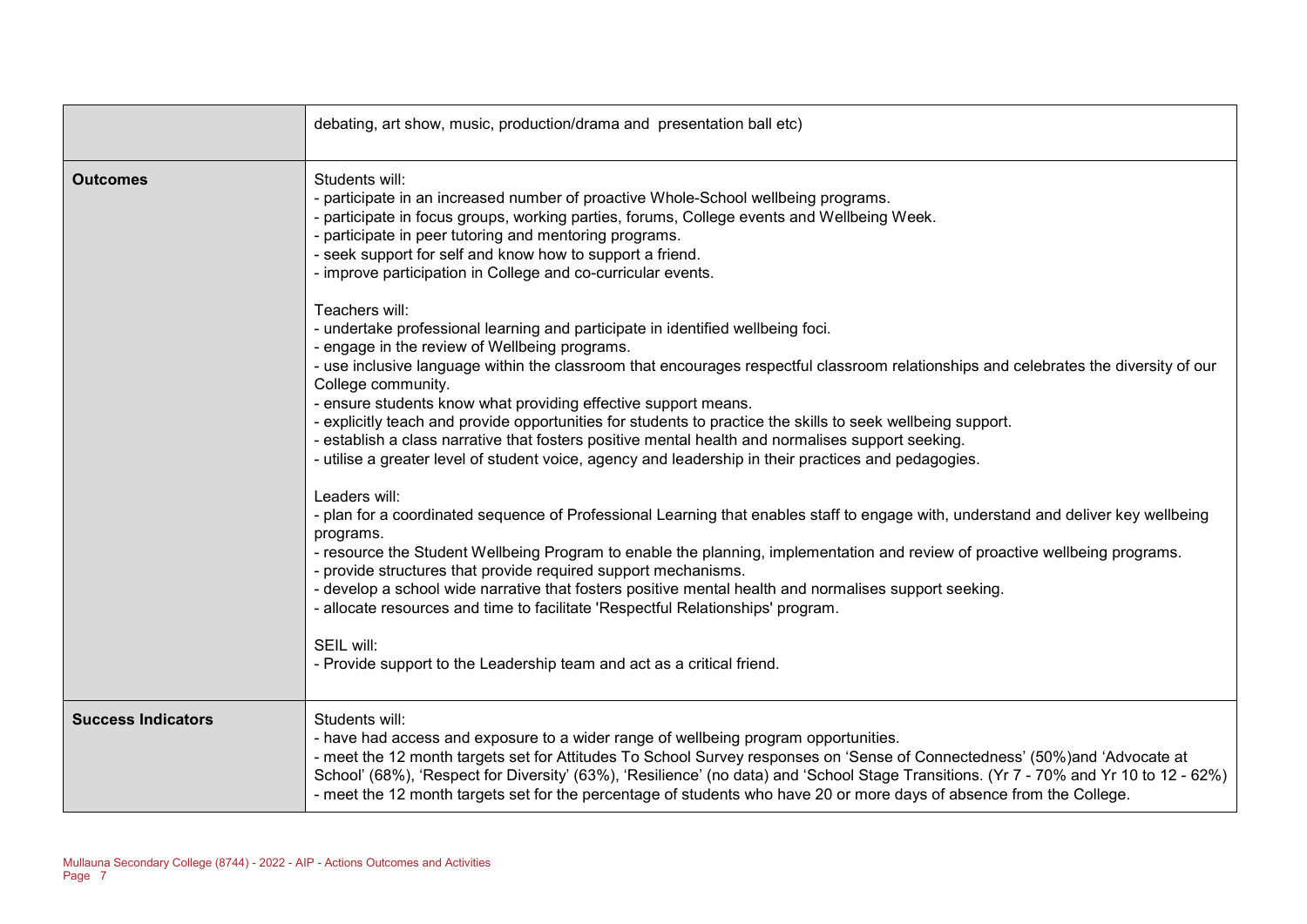|                                                                                                                                                                              | - demonstrate greater participation in College and extracurricular events.<br>- demonstrate greater learning confidence, resilience and respect for diversity.<br>Teachers will:<br>- have had access and exposure to a wider range of wellbeing program opportunities with their students.<br>- have given feedback on Staff Opinion Survey results on 'Build Resilience and a Resilient Supportive Environment' (50%) and 'Staff<br>Safety and Wellbeing Consultation and Participation' (50%) in 2022.<br>- have developed, trialed, delivered, reviewed and documented curriculum material for the Positive Futures program.<br>- have implemented strategies from professional learning.<br>- use inclusive language within the classroom that encourages respectful classroom relationships.<br>- meet the 12 month target of 75% for the Staff Opinion Survey on 'Teacher Collaboration'. |                                                                                                                                                         |                                 |                                  |                                                                                                                                                                                                                                 |
|------------------------------------------------------------------------------------------------------------------------------------------------------------------------------|--------------------------------------------------------------------------------------------------------------------------------------------------------------------------------------------------------------------------------------------------------------------------------------------------------------------------------------------------------------------------------------------------------------------------------------------------------------------------------------------------------------------------------------------------------------------------------------------------------------------------------------------------------------------------------------------------------------------------------------------------------------------------------------------------------------------------------------------------------------------------------------------------|---------------------------------------------------------------------------------------------------------------------------------------------------------|---------------------------------|----------------------------------|---------------------------------------------------------------------------------------------------------------------------------------------------------------------------------------------------------------------------------|
| <b>Activities and Milestones</b>                                                                                                                                             |                                                                                                                                                                                                                                                                                                                                                                                                                                                                                                                                                                                                                                                                                                                                                                                                                                                                                                  | <b>People Responsible</b>                                                                                                                               | Is this a PL<br><b>Priority</b> | When                             | <b>Funding Streams</b>                                                                                                                                                                                                          |
| Development of a College Wellbeing Plan<br>- outlines term by term and year level strategies                                                                                 |                                                                                                                                                                                                                                                                                                                                                                                                                                                                                                                                                                                                                                                                                                                                                                                                                                                                                                  | $\triangleright$ Assistant Principal<br>☑ Student Wellbeing Co-<br>ordinator<br>$\boxdot$ Wellbeing Team<br>$\triangleright$ Year Level Co-ordinator(s) | $\overline{M}$ PLP<br>Priority  | from:<br>Term 1<br>to:<br>Term 4 | \$0.00<br>$\Box$ Equity funding will<br>be used<br>$\Box$ Disability Inclusion<br>Tier 2 Funding will be<br>used<br>$\Box$ Schools Mental<br>Health Menu items<br>will be used which<br>may include DET<br>funded or free items |
| Define the Mullauna College approach to student voice and agency<br>- Develop a school plan (use Amplify to guide this work + organise<br>visits to schools doing this well) |                                                                                                                                                                                                                                                                                                                                                                                                                                                                                                                                                                                                                                                                                                                                                                                                                                                                                                  | ☑ Assistant Principal<br>$\triangleright$ Curriculum Co-ordinator (s)                                                                                   | $\overline{M}$ PLP<br>Priority  | from:<br>Term 1                  | \$43,655.38                                                                                                                                                                                                                     |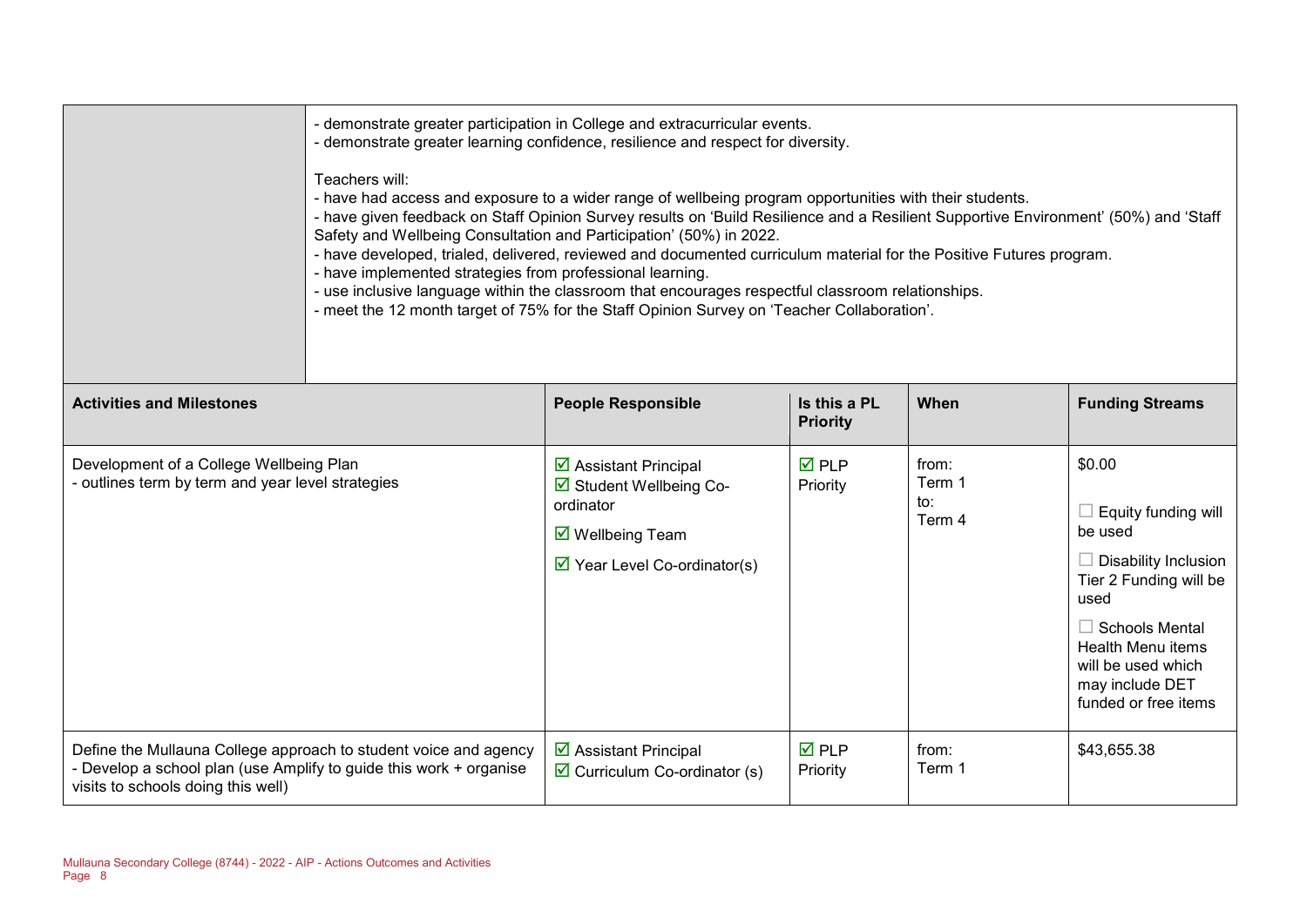| - PoR - SRC (new role established for 2022)                                                                                                                                                             | $\triangleright$ Leading Teacher(s)<br>☑ Student Wellbeing Co-<br>ordinator |                        | to:<br>Term 4                    | Equity funding will<br>be used<br><b>Disability Inclusion</b><br>Tier 2 Funding will be<br>used<br><b>Schools Mental</b><br><b>Health Menu items</b><br>will be used which<br>may include DET<br>funded or free items |
|---------------------------------------------------------------------------------------------------------------------------------------------------------------------------------------------------------|-----------------------------------------------------------------------------|------------------------|----------------------------------|-----------------------------------------------------------------------------------------------------------------------------------------------------------------------------------------------------------------------|
| Support students to re-engage in the wider Mullauna Community<br>- create a term by term plan of offerings and activities<br>- PoR - lunchtime activities to include a range of options for<br>students | ☑ Assistant Principal<br>$\overline{\mathbf{y}}$ Wellbeing Team             | $\Box$ PLP<br>Priority | from:<br>Term 1<br>to:<br>Term 4 | \$0.00<br>Equity funding will<br>be used<br>Disability Inclusion<br>Tier 2 Funding will be<br>used<br><b>Schools Mental</b><br>Health Menu items<br>will be used which<br>may include DET<br>funded or free items     |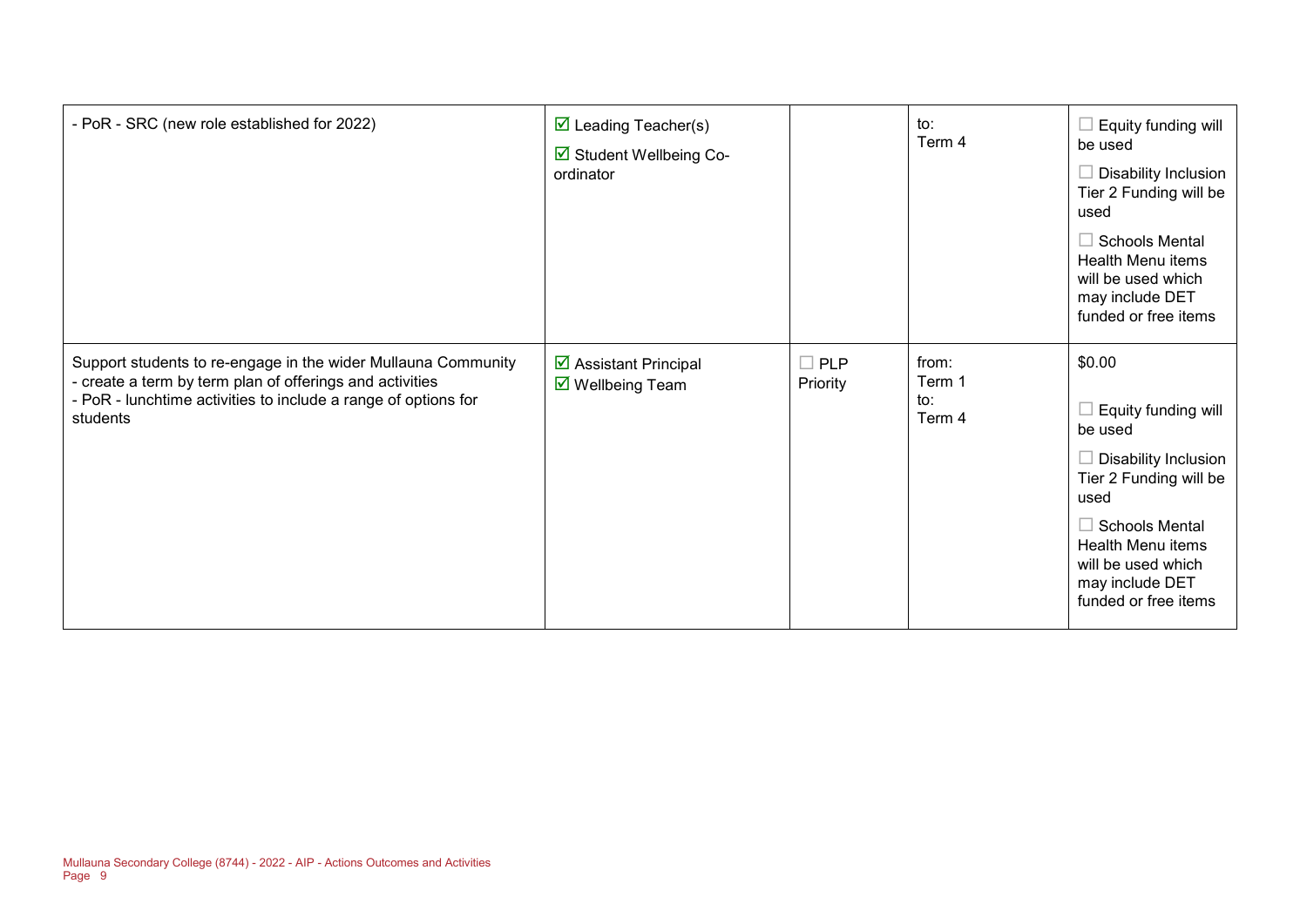## **Funding Planner**

### Summary of Budget and Allocated Funding

| <b>Summary of Budget</b>            | School's total funding (\$) | <b>Funding Allocated in activities (\$)</b> | Still available/shortfall |
|-------------------------------------|-----------------------------|---------------------------------------------|---------------------------|
| <b>Equity Funding</b>               | \$79,284.86                 | \$0.00                                      | \$79,284.86               |
| Disability Inclusion Tier 2 Funding | \$18,152.25                 | \$0.00                                      | \$18,152.25               |
| Schools Mental Health Fund and Menu | \$43,655.38                 | \$0.00                                      | \$43,655.38               |
| <b>Total</b>                        | \$141,092.49                | \$0.00                                      | \$141,092.49              |

#### Activities and Milestones – Total Budget

| <b>Activities and Milestones</b>                                                               | <b>Budget</b> |
|------------------------------------------------------------------------------------------------|---------------|
| Learning intervention program management and<br>monitoring<br>- MYLNS<br>- TLI<br>- Quicksmart | \$79,284.86   |
| Development of a College Wellbeing Plan<br>- outlines term by term and year level strategies   | \$0.00        |
| <b>Totals</b>                                                                                  | \$79,284.86   |

### Activities and Milestones - Equity Funding

| <b>Activities and Milestones</b> | When | Funding allocated (\$) | <b>Category</b> |
|----------------------------------|------|------------------------|-----------------|
|                                  |      |                        |                 |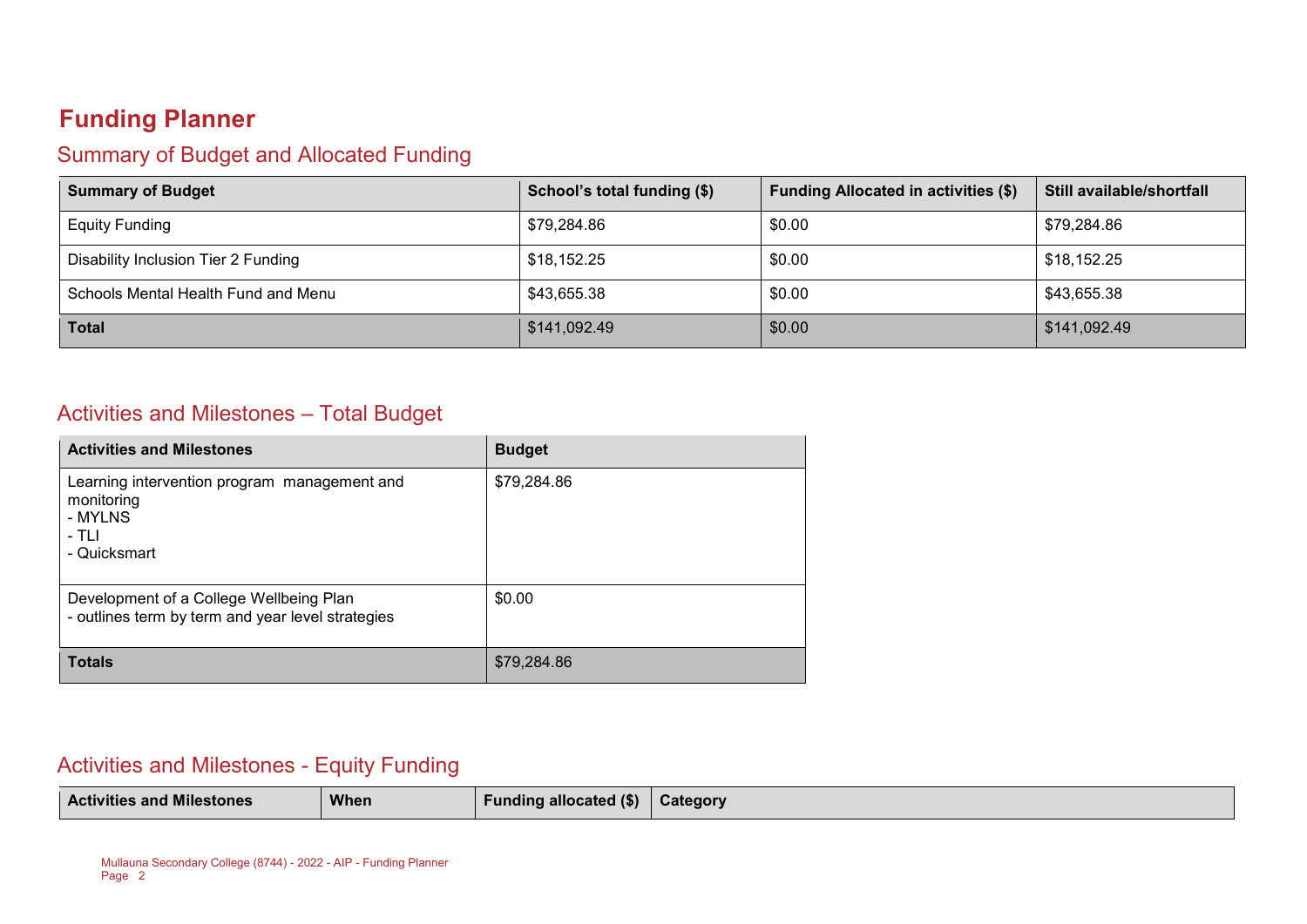| Learning intervention program<br>management and monitoring<br>- MYLNS<br>$-TLI$<br>- Quicksmart | from:<br>Term 1<br>to:<br>Term 4 |  |
|-------------------------------------------------------------------------------------------------|----------------------------------|--|
| <b>Totals</b>                                                                                   |                                  |  |

### Activities and Milestones - Disability Inclusion Funding

| <b>Activities and Milestones</b> | When | <b>Funding allocated (\$)</b> | Category |
|----------------------------------|------|-------------------------------|----------|
| <b>Totals</b>                    |      | \$0.00                        |          |

#### Activities and Milestones - Schools Mental Health Fund and Menu

| <b>Activities and Milestones</b>                                                                   | When                             | Funding allocated (\$) | Category |
|----------------------------------------------------------------------------------------------------|----------------------------------|------------------------|----------|
| Development of a College<br>Wellbeing Plan<br>- outlines term by term and year<br>level strategies | from:<br>Term 1<br>to:<br>Term 4 |                        |          |
| <b>Totals</b>                                                                                      |                                  |                        |          |

### Additional Funding Planner – Total Budget

**Activities and Milestones Budget Budget**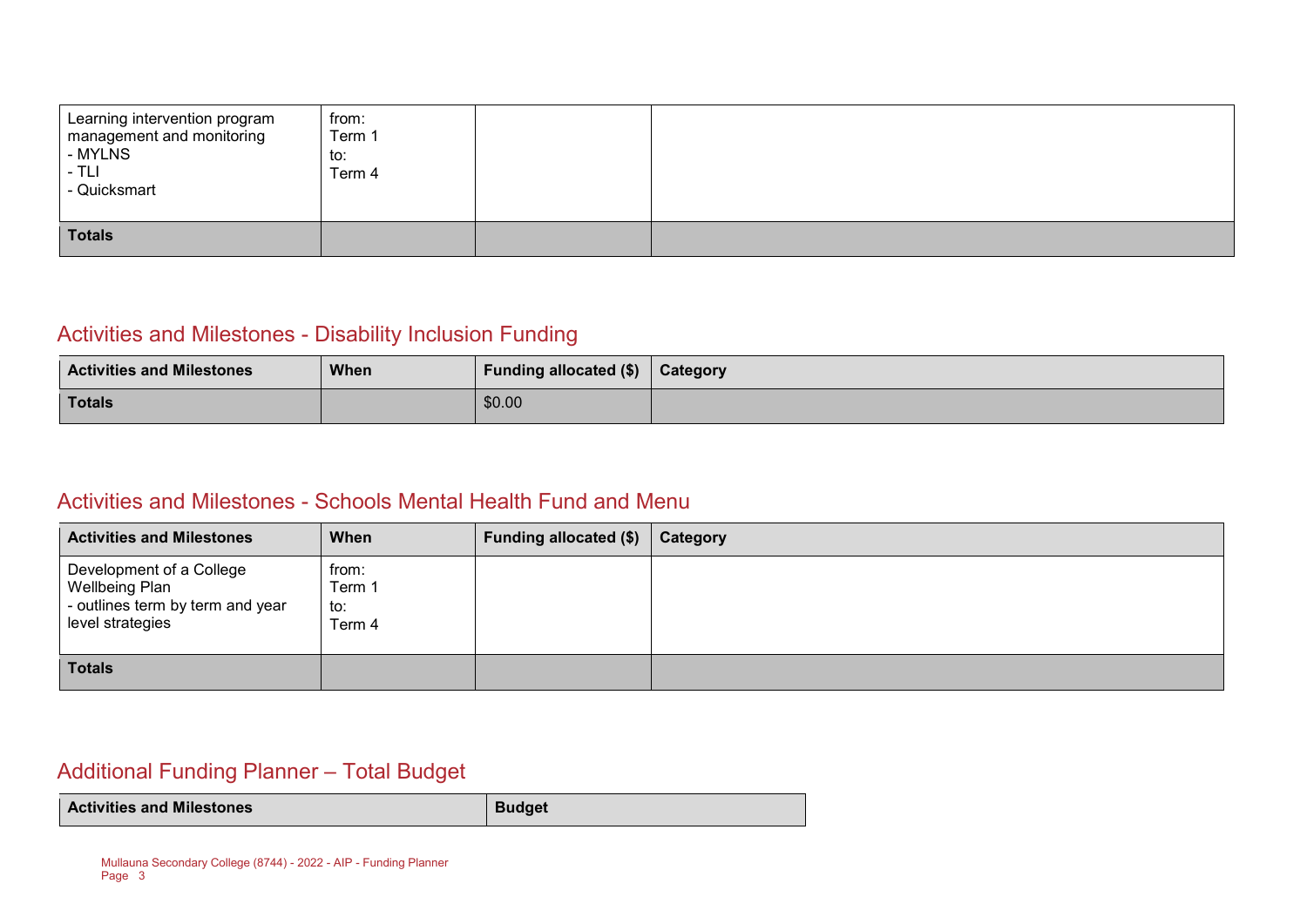| Totals | \$0.00 |
|--------|--------|
|--------|--------|

### Additional Funding Planner – Equity Funding

| <b>Activities and Milestones</b> | <b>When</b> | <b>Funding allocated (\$)</b> | Category |
|----------------------------------|-------------|-------------------------------|----------|
| <b>Totals</b>                    |             | \$0.00                        |          |

### Additional Funding Planner – Disability Inclusion Funding

| <b>Activities and Milestones</b> | <b>When</b> | Funding allocated (\$) | <b>Category</b> |
|----------------------------------|-------------|------------------------|-----------------|
| <b>Totals</b>                    |             | \$0.00                 |                 |

### Additional Funding Planner – Schools Mental Health Fund and Menu

| <b>Activities and Milestones</b> | <b>When</b> | Funding allocated (\$) | Category |
|----------------------------------|-------------|------------------------|----------|
| Totals                           |             | \$0.00                 |          |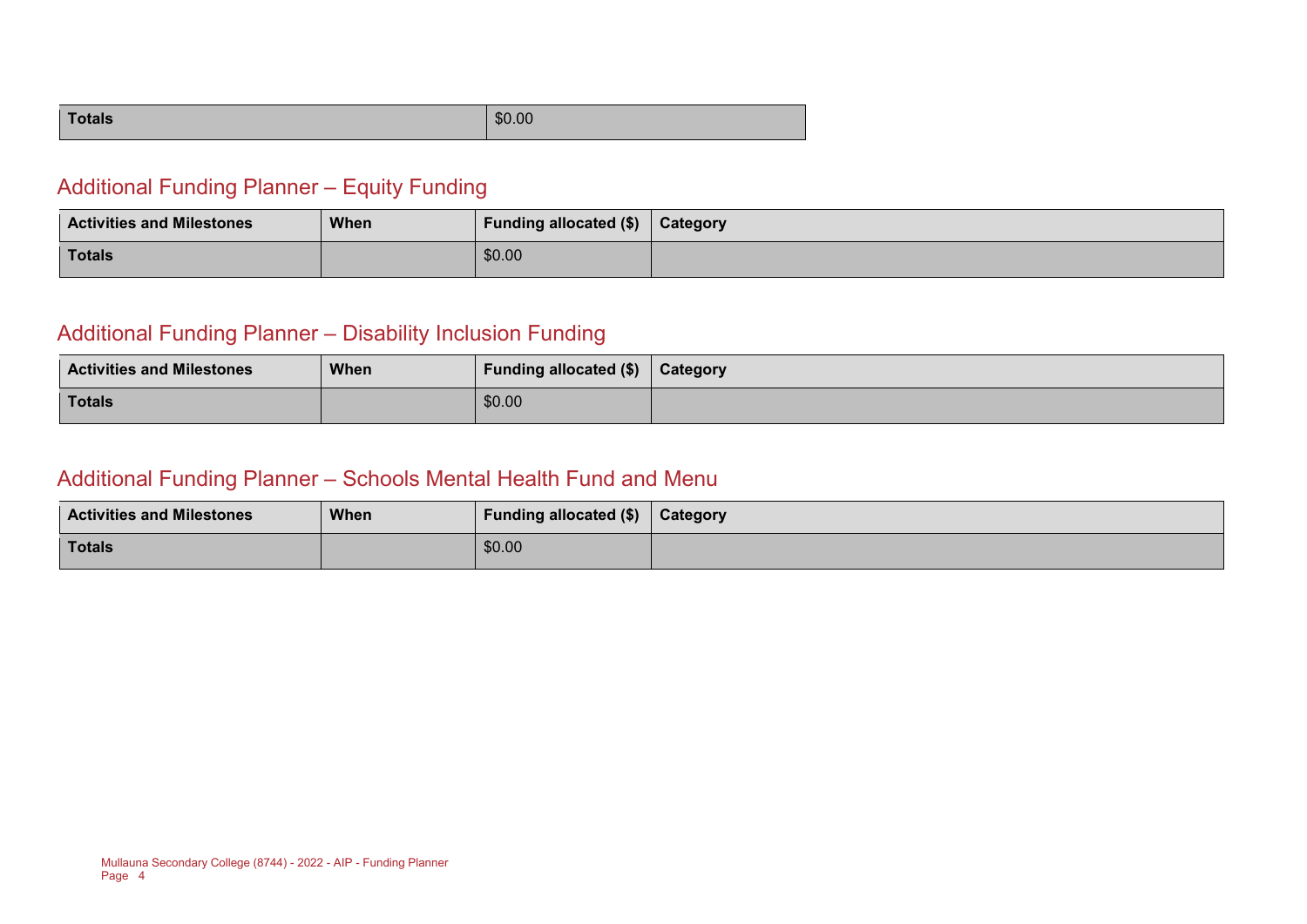## **Professional Learning and Development Plan**

| <b>Professional Learning</b><br><b>Priority</b>                                                                                                                                                            | Who                                                                                                                                                                                                    | When                                         | <b>Key Professional Learning</b><br><b>Strategies</b>                                                                                           | <b>Organisational Structure</b>                                                                                                      | <b>Expertise Accessed</b>                                                                                                                                                                                                                                                                                                                            | <b>Where</b>              |
|------------------------------------------------------------------------------------------------------------------------------------------------------------------------------------------------------------|--------------------------------------------------------------------------------------------------------------------------------------------------------------------------------------------------------|----------------------------------------------|-------------------------------------------------------------------------------------------------------------------------------------------------|--------------------------------------------------------------------------------------------------------------------------------------|------------------------------------------------------------------------------------------------------------------------------------------------------------------------------------------------------------------------------------------------------------------------------------------------------------------------------------------------------|---------------------------|
| Learning intervention<br>program management and<br>monitoring<br>- MYLNS<br>$-TLI$<br>- Quicksmart                                                                                                         | $\overline{\mathbf{M}}$ Assistant<br>Principal<br>$\overline{\mathbf{z}}$ Curriculum<br>Co-ordinator<br>(s)<br>$\overline{\mathbf{y}}$ Learning<br>Specialist(s)<br>$\overline{\mathbf{M}}$ Teacher(s) | from:<br>Term 1<br>to:<br>Term 4             | $\boxtimes$ Planning<br>$\overline{\mathbf{y}}$ Preparation<br>$\overline{\mathbf{y}}$ Peer observation<br>including feedback and<br>reflection | ☑ Formal School Meeting /<br>Internal Professional<br><b>Learning Sessions</b><br>$\overline{\mathbf{2}}$ Timetabled Planning<br>Day | $\triangleright$ Literacy expertise<br>$\overline{\mathbf{d}}$ Internal staff<br>$\triangleright$ Literacy Leaders<br>$\overline{\mathbf{y}}$ Departmental<br>resources<br>SAM DET resources for<br>MYLNS and TLI<br>$\overline{\mathbf{M}}$ MYLNS initiative<br>professional learning<br>$\overline{\mathbf{2}}$ Numeracy leader<br><b>Ø</b> MYLYNS | $\overline{\Box}$ On-site |
| Data Literacy<br>- LT Literacy to develop a<br>whole school literacy plan<br>- LT Numeracy to develop a<br>whole school numeracy plan<br>- Whole school PL program<br>(once per term) to be<br>implemented | $\overline{\mathbf{y}}$ Literacy<br>Leader<br>$\triangledown$ Numeracy<br>Leader<br>$\boxtimes$ STEM<br>Coordinator                                                                                    | from:<br>Term 1<br>$\mathsf{to}$ :<br>Term 4 | $\overline{\mathbf{z}}$ Planning<br>$\overline{\mathbf{y}}$ Preparation                                                                         | ☑ Whole School Pupil<br>Free Day                                                                                                     | Improvement teacher<br>$\overline{\mathbf{d}}$ Internal staff<br>$\overline{\mathbf{z}}$ External consultants<br>Not yet known                                                                                                                                                                                                                       | $\overline{\Box}$ On-site |
| <b>PLC Program Planning</b><br>- plan for 2022 cycle timelines<br>- have agreed focus                                                                                                                      | $\overline{\mathbf{z}}$ Curriculum<br>Co-ordinator<br>(s)                                                                                                                                              | from:<br>Term 1                              | $\overline{\mathbf{M}}$ Formalised PLC/PLTs                                                                                                     | ☑ Formal School Meeting /<br><b>Internal Professional</b><br><b>Learning Sessions</b>                                                | $\triangleright$ PLC Initiative                                                                                                                                                                                                                                                                                                                      | $\overline{\Box}$ On-site |